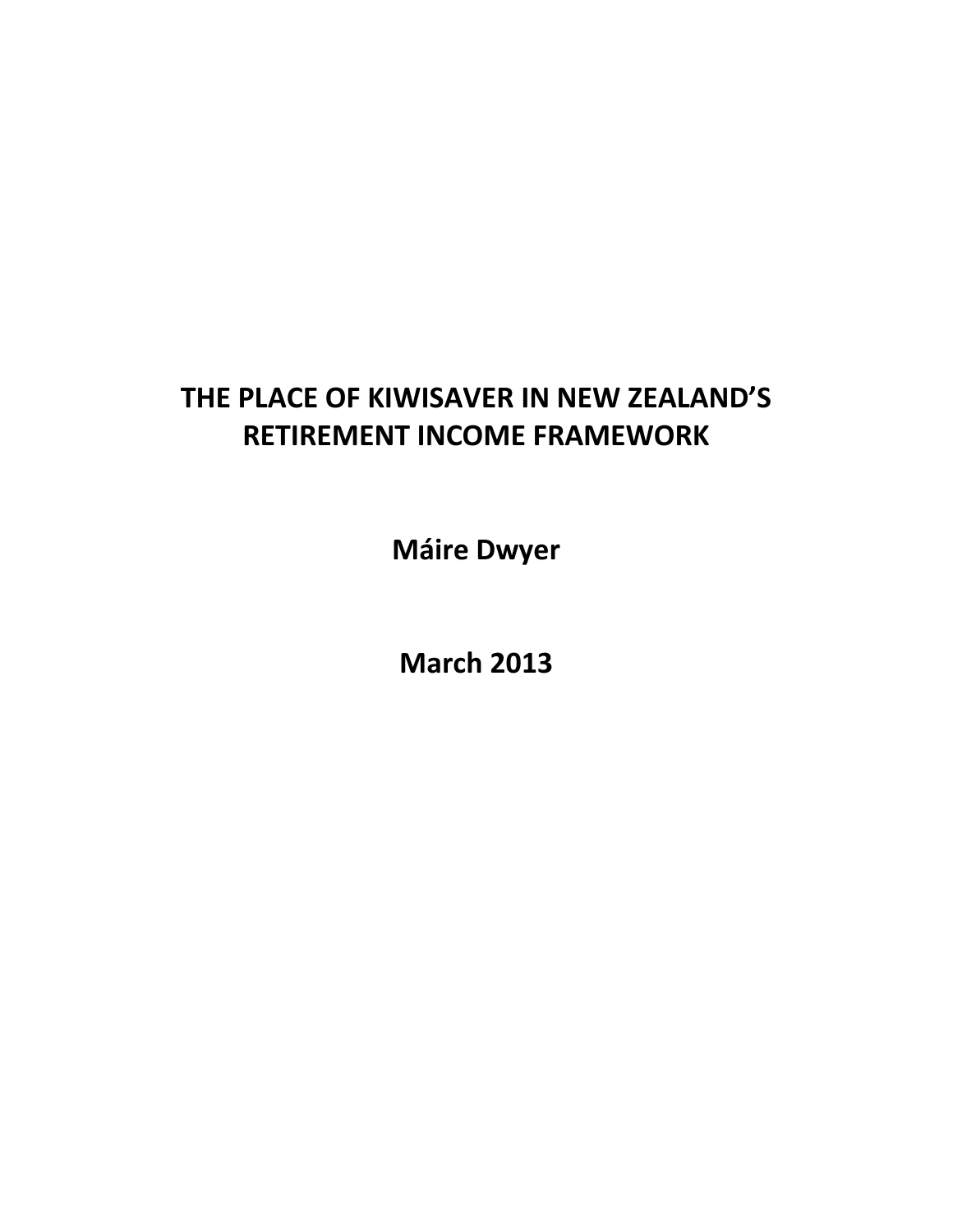## **Contents**

| SECTION THREE: TRENDS IN MEMBERSHIP, CONTRIBUTIONS AND WITHDRAWALS  13            |  |
|-----------------------------------------------------------------------------------|--|
|                                                                                   |  |
|                                                                                   |  |
|                                                                                   |  |
|                                                                                   |  |
|                                                                                   |  |
|                                                                                   |  |
|                                                                                   |  |
| Overall contributions by government, employers and members to KiwiSaver  17       |  |
|                                                                                   |  |
|                                                                                   |  |
| Patterns of withdrawals from KiwiSaver by members eligible to do so 19            |  |
| SECTION FOUR: THE FUNDING OF EMPLOYER CONTRIBUTIONS TO KIWISAVER 20               |  |
| To what extent are total remuneration approaches taken to KiwiSaver? 20           |  |
| Total remuneration cannot lower wages below the minimum wage  21                  |  |
| Implications of the increase of minimum employer and employee contributions to 3% |  |
|                                                                                   |  |
|                                                                                   |  |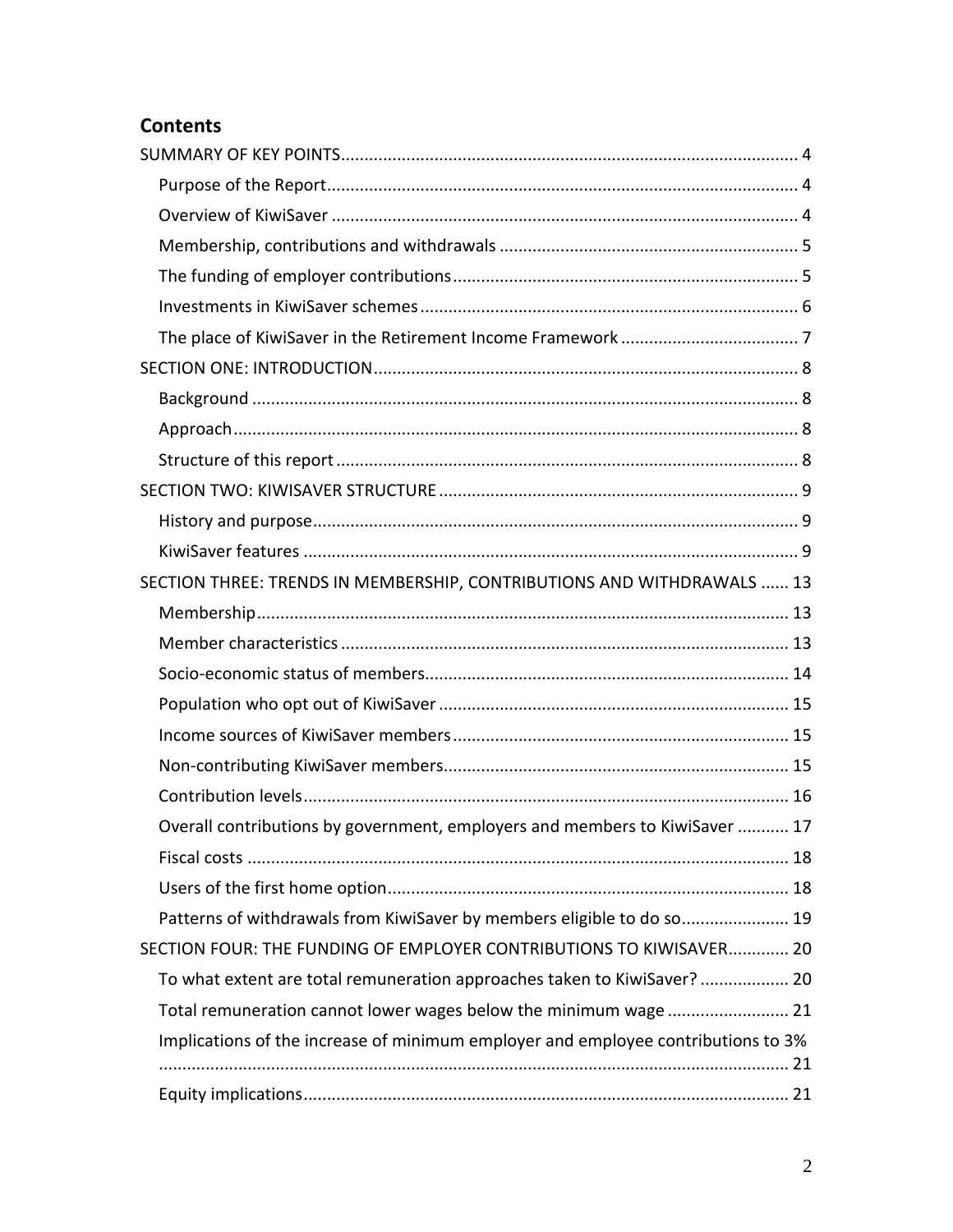| The relative significance of KiwiSaver in the managed funds sector  24            |
|-----------------------------------------------------------------------------------|
| To what extent has KiwiSaver led to more personal savings and asset accumulation? |
|                                                                                   |
|                                                                                   |
|                                                                                   |
|                                                                                   |
|                                                                                   |
|                                                                                   |
|                                                                                   |
|                                                                                   |
|                                                                                   |
|                                                                                   |
| SECTION SIX: THE PLACE OF KIWISAVER IN THE RETIREMENT INCOME FRAMEWORK  29        |
|                                                                                   |
|                                                                                   |
|                                                                                   |
|                                                                                   |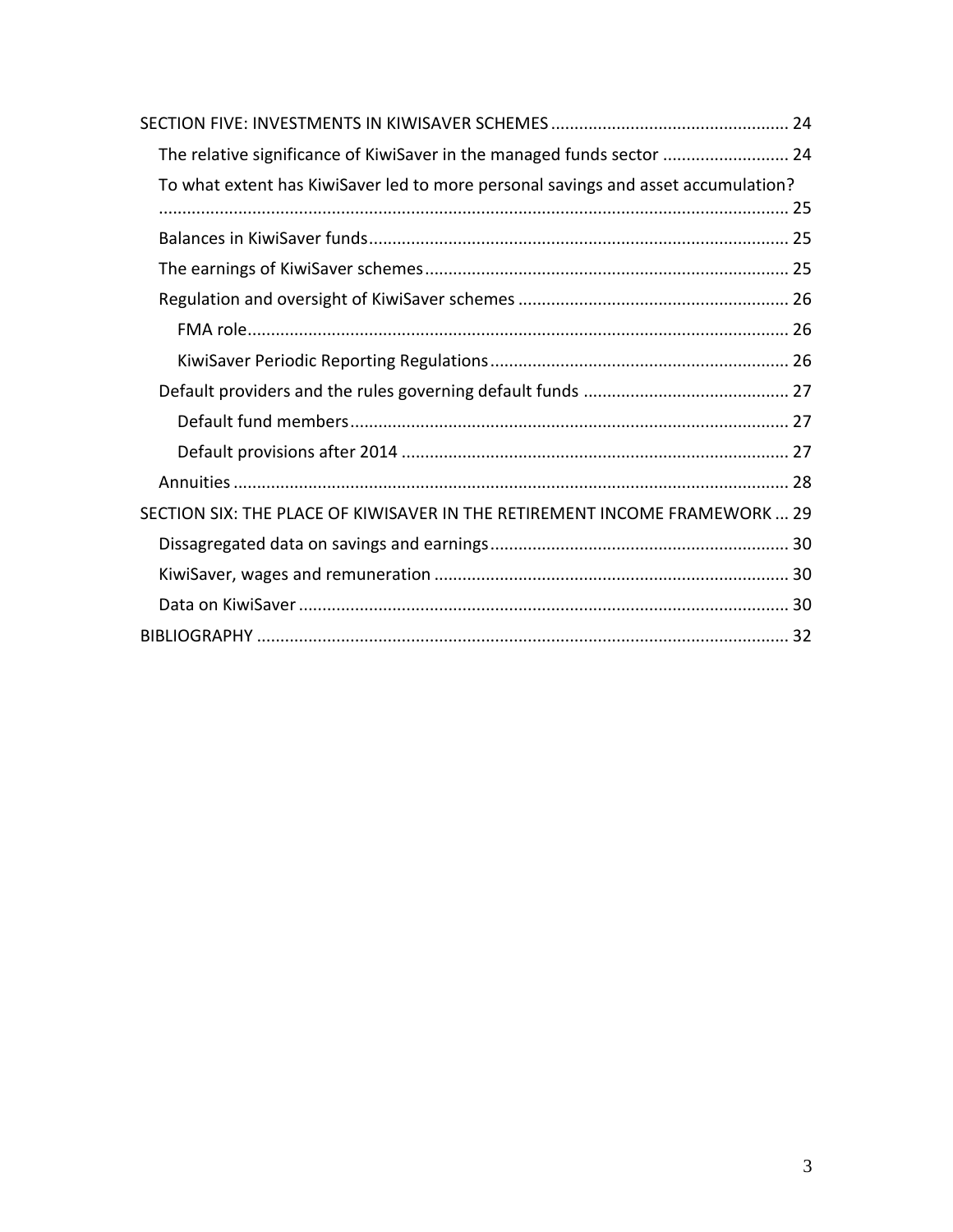#### **THE PLACE OF KIWISAVER IN NEW ZEALAND'S RETIREMENT INCOME FRAMEWORK**

#### <span id="page-3-0"></span>**SUMMARY OF KEY POINTS**

#### <span id="page-3-1"></span>**Purpose of the Report**

This report provides background for the 2013 Review of Retirement Income policy by the Commission for Financial Literacy and Retirement Income (CFLRI) on the role of private savings for retirement, with particular reference to trends in KiwiSaver, and the role of the financial services sector in helping to ensure the adequacy of retirement income for New Zealanders. The report will contribute to the overall review as it considers the ideal future balance between pay as you go (PAYGO) (i.e. tax-based) and save as you go (SAYGO) funding in New Zealand's retirement income framework. Increases in the cost of NZS arising from demographic change, along with increased expectations of standards of living in retirement, point to likelihood of a greater role for private savings.

#### <span id="page-3-2"></span>**Overview of KiwiSaver**

- KiwiSaver was set up to encourage a long-term savings habit with a view to supporting a similar standard of living post-retirement as in pre-retirement.
- It locks in savings until age 65 via a voluntary approach to retirement savings with incentives for everyone, and automatic enrolment (with opt-out provisions) for new employees, as well as compulsory employer contributions.
- Employees elect to contribute from their after-tax pay at the rate of 2% (the minimum), 4% or 8% of their gross salary.
- Employees who do not select a scheme are randomly allocated to a default scheme.
- Employers must contribute an amount equal to 2% of gross salary to their employees' KiwiSaver schemes.
- The minimum rates of employer and employee contributions to KiwiSaver will increase to 3% of gross pay in April 2013.
- Employer's superannuation contribution tax (ESCT), which is typically the same as the employee's marginal tax rate, is deducted from employer contributions before they are paid to KiwiSaver accounts.
- Employers with their own qualifying work-based savings schemes can offset contributions to these schemes against KiwiSaver obligations, but typically only for employees who joined before 1 April 2008.
- Employers send both employer and employee contributions to Inland Revenue with PAYE payments.
- Government provides a one-off, \$1000 *kick-start* contribution to a new KiwiSaver account, and a Member Tax Credit (MTC) contribution of 50c for each dollar a member contributes (up to a maximum MTC of \$521 per year, which equals \$10 per week). Complying superannuation funds also access the MTC where member contributions are paid on a KiwiSaver equivalent 'locked in' basis.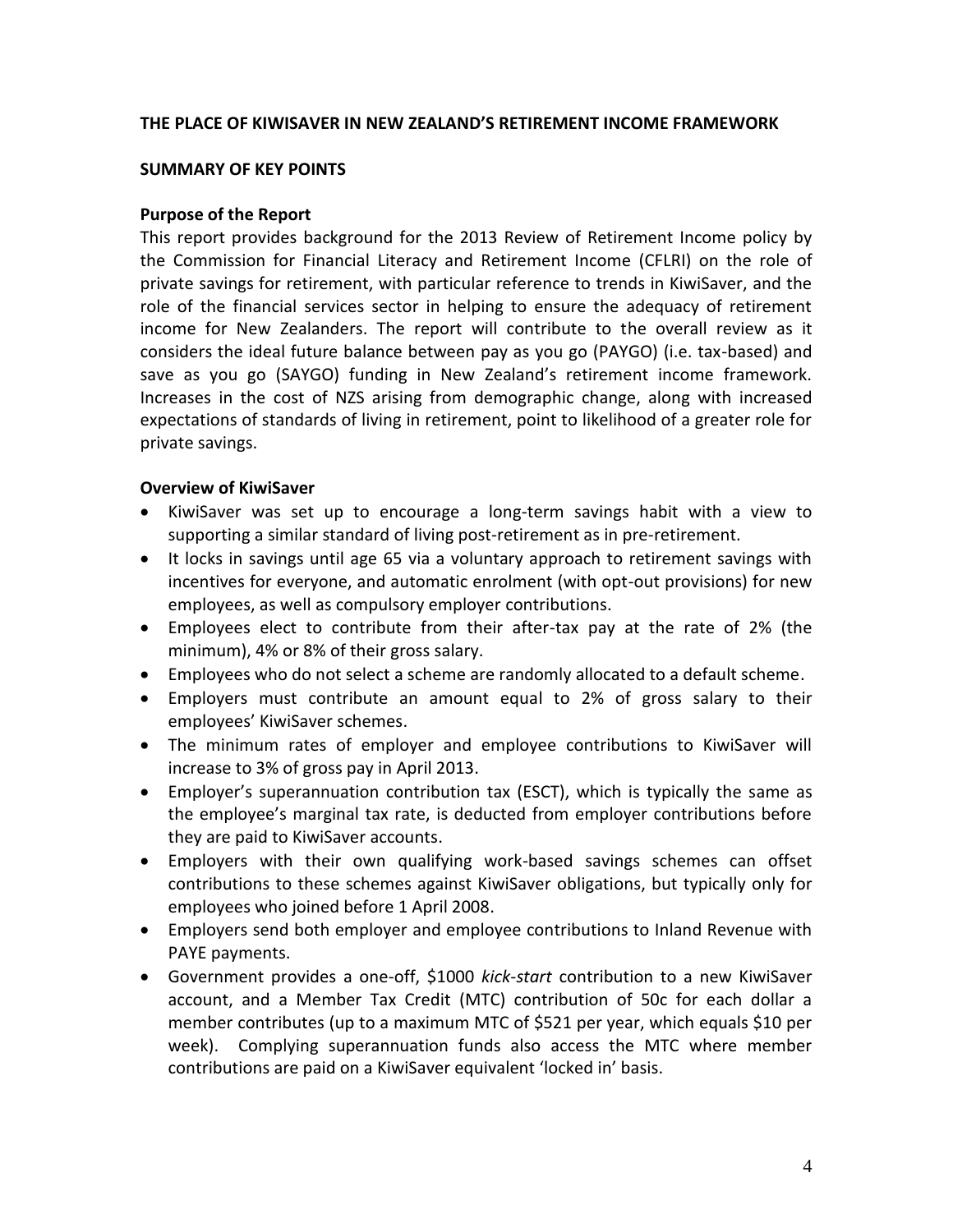- After three years in KiwiSaver, individuals and couples can withdraw their own, and their employers', contributions to buy a first (and in limited circumstances a subsequent) home and receive a first home purchase subsidy of \$1,000 per year of KiwiSaver contributions (up to \$5,000 each and \$10,000 for a couple).
- From July 2013 (and initially as at 30 June 2013) fund managers must begin reporting their performance and returns, fees and costs, assets and portfolio holdings, liquidity and liabilities, and key personnel, along with any conflicts of interest, in a standardised format.

## <span id="page-4-0"></span>**Membership, contributions and withdrawals**

- KiwiSaver is now part of the retirement income framework for half of eligible New Zealanders. Membership has hit 2 million and continues to rise.
- Around 38% of KiwiSaver members were automatically enrolled and fewer people now opt out. KiwiSavers have slightly higher incomes than non-members.
- Non-members who are self-employed, casual employees, or not in work, are not subject to any "soft compulsion" triggers.
- Almost as many KiwiSaver members have opted in directly with providers as have either opted in via their employer or been automatically enrolled by their employer.
- In the year to June 2012, around 75% of members who are eligible for the member tax credit made some contributions to their account.
- The proportion of wage and salary earners who contribute at the lowest level of 2% has grown from 41% in 2010 to 59% in 2012.
- In 2010/2011, the median annual contribution by wage and salary earners (excluding the employer contribution) was \$829. Members over 18 years who earned only nonsalary or wage income mostly contributed either \$1,043 or \$1,200 per annum to their KiwiSaver – that is at a level to maximize their MTC.
- The Crown contributed 32% of all contributions to KiwiSaver between in 2011/12, down from 55% in 2007/08.
- IRD reports that at 31 December 2012, 15,575 KiwiSaver members, or a third (32.5%) of the estimated members who were eligible to withdraw savings because they had reached the age of 65 and had been members for at least five years, had closed their KiwiSaver accounts. Further analysis on withdrawals is forthcoming.

## <span id="page-4-1"></span>**The funding of employer contributions**

- Most employer contributions are in addition to an employee's gross salary or wages but some employers have negotiated a total remuneration package – that is an employee receives a fixed amount of remuneration and, if that employee is a member of KiwiSaver, the cost of the employer contribution comes out of the employee's pay.
- The Employment Court has ruled that, under a total remuneration approach, gross wages cannot fall below the minimum wage of \$13.50 an hour.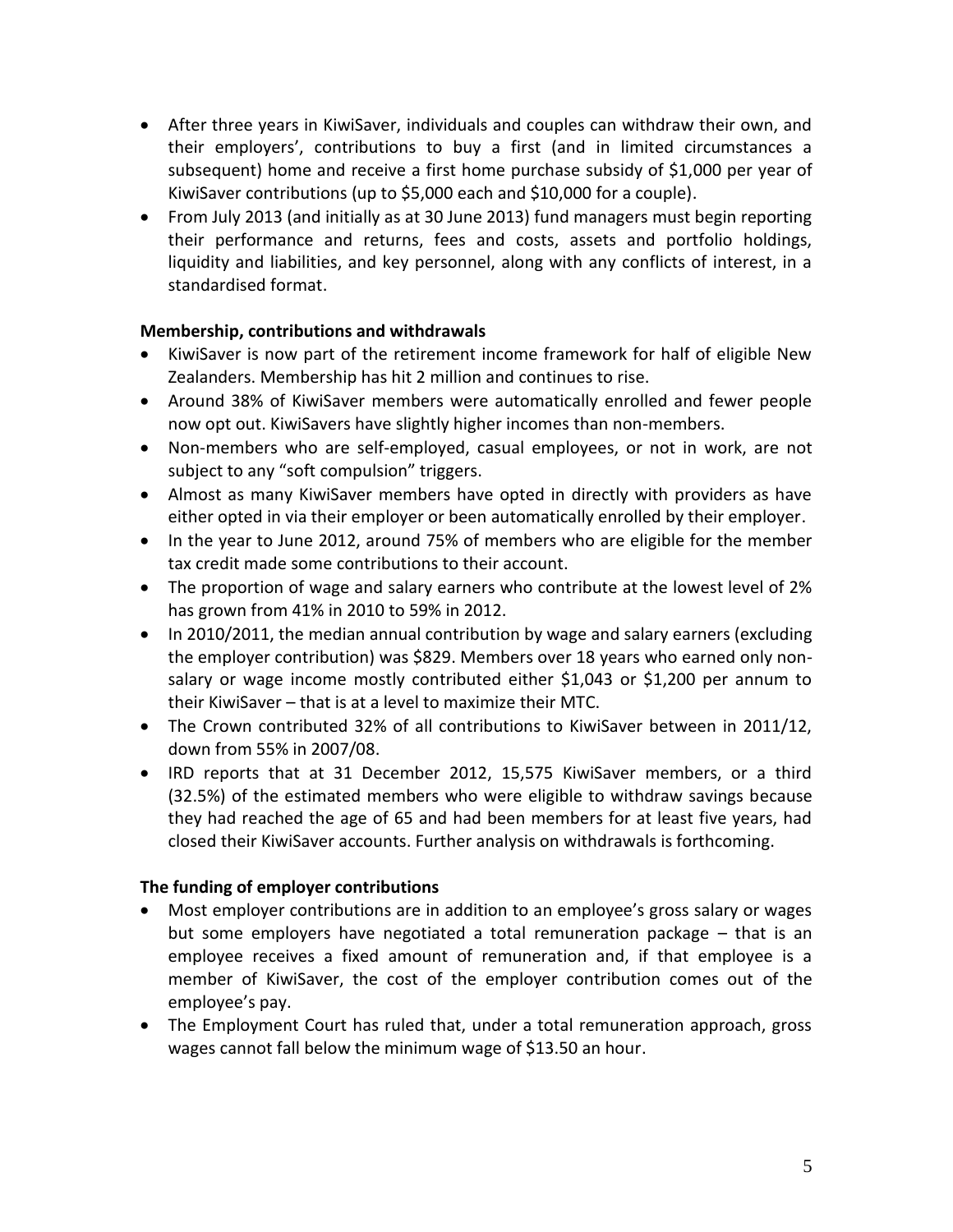- Pressures on remuneration budgets across the public and private sectors may lead to more employers using a total remuneration approach if they can reduce current and future costs this way.
- Since July 2012, state sector agencies have had to fund KiwiSaver contributions from their own budgets – previously a central fund of around \$181 million reimbursed them for employer contributions to KiwiSaver and other retirement schemes.
- KiwiSaver members and employers generally benefit from KiwiSaver contributions being an additional payment. Where employers have a strong position in negotiations, taking a total remuneration approach with new employees can reduce their future liabilities. A total remuneration approach is also likely to reduce the costs to employers from future increases to the level of their compulsory contributions.
- A total remuneration approach makes pay systems transparent and would benefit non-KiwiSaver members. However, total remuneration also reduces the attractiveness of KiwiSaver to all members.

## <span id="page-5-0"></span>**Investments in KiwiSaver schemes**

- \$14,096 million of the \$35,163 million assets under fund management held in superannuation schemes are KiwiSaver funds. This is 18% of the \$78,692 million total funds under management (September 2012).
- Based on self-reporting in a 2010 survey, approximately 36% of individual contributions to KiwiSaver represented additional saving
- At 31 March 2012, the average balance across all KiwiSaver accounts was \$6,668 and the average balance in a default fund was marginally lower at \$6,530.
- An analysis of three KiwiSaver providers found higher balances by age. Adult male balances were higher than female balances, and the gap widens between age 20-50.
- Morningstar finds average returns to KiwiSaver were low in the initial years particularly for more growth oriented funds; the most recent annual data shows growth oriented funds lead default and conservative funds.
- KiwiSaver is based on a competitive market for providers, including default providers, as well as the option to switch providers at any time. There is no government guarantee that KiwiSaver accounts will retain their value, let alone grow.
- Discipline on KiwiSaver providers comes from: the Financial Markets Authority (FMA) which is responsible for the administration, compliance monitoring and enforcement of the KiwiSaver Act; self-management and disclosure by KiwiSaver providers, and market pressure from KiwiSaver clients. The Reserve Bank's capital market regulations also have an impact.
- From July 2013 (and as at 30 June 2013), the KiwiSaver Periodic Reporting Regulations will require fund managers to report their performance and returns, fees and costs, assets and portfolio holdings, liquidity and liabilities, and key personnel, along with any conflicts of interest, in a standardised format on their websites.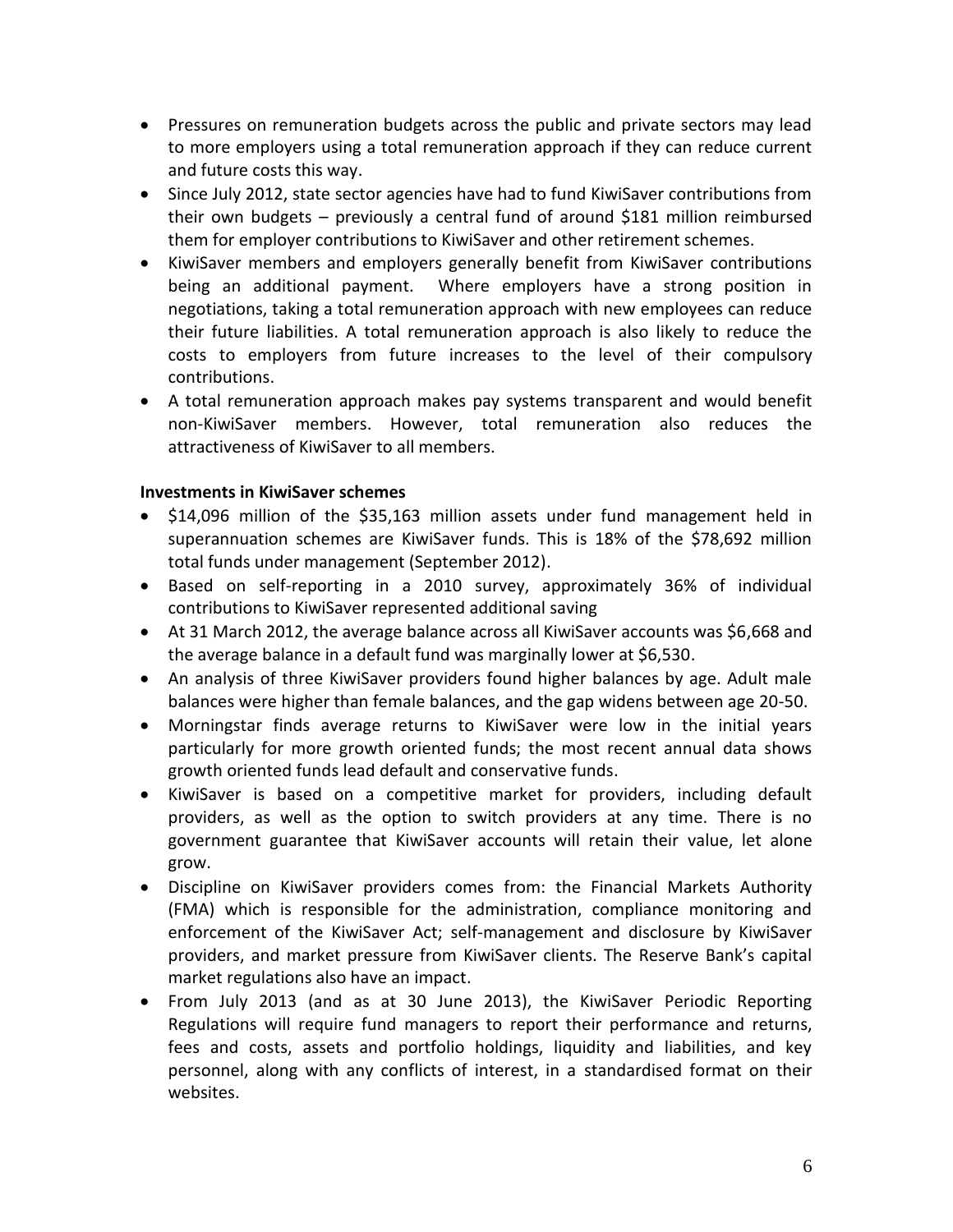- At 31 March 2012 24% of KiwiSaver members were in a default fund. Most (93%) members in an employer-chosen scheme are in the default option of that scheme.
- A discussion document on default provider arrangements was released in late 2012. There is no date set for decisions on a post-2014 regime.
- The absence of annuities that convert lump sums into regular payments until death will matter more as KiwiSaver balances grow and more members are eligible to withdraw. Without any compulsion to purchase annuities, there is little prospect for using KiwiSaver savings to offset New Zealand Superannuation or other health and welfare expenditures that benefit the retired population.

## <span id="page-6-0"></span>**The place of KiwiSaver in the Retirement Income Framework**

- KiwiSaver has grown quickly to become a large programme with over 2 million members with funds that hold \$14 billion in assets.
- Policy is underdeveloped in relation to: the broader market of work-based superannuation schemes that comply with or complement KiwiSaver; KiwiSaver's fit in the Retirement Income Framework, and its relationship with other programmes.
- Other issues needing more attention include: the impacts of KiwiSaver on: wages and remuneration patterns; growth and productivity; fairness, and fiscal implications over the longer term.
- Currently, there is no direct relationship between KiwiSaver and other retirement income policies.
- Clarity about how KiwiSaver fits alongside other retirement polices, and how this may change in the future, is essential if stakeholders are to work together to support KiwiSaver going forward, and for any trade-offs to be identified and planned for.
- Gaps in information and data are difficult to prioritise without clear policy.
- It would be valuable to track the value of individual accounts by gender, age and other factors, such as employment status. This type of data could be obtained through sampling the tax records of individuals as all KiwiSaver schemes must file a return for individual members. However, IRD have noted that access to this data is governed by the Tax Administration Act.
- Tracking the extent to which employment agreements (both collective and individual) in both the private and the public sector involve total remuneration approaches, and who is impacted and how, is suggested.
- There is considerable reliance on KiwiSaver providers supplying their own information about their schemes. Transparency would be better supported by an independent and timely distillation of the disclosed information by the FMA, including the analysis of membership data within schemes.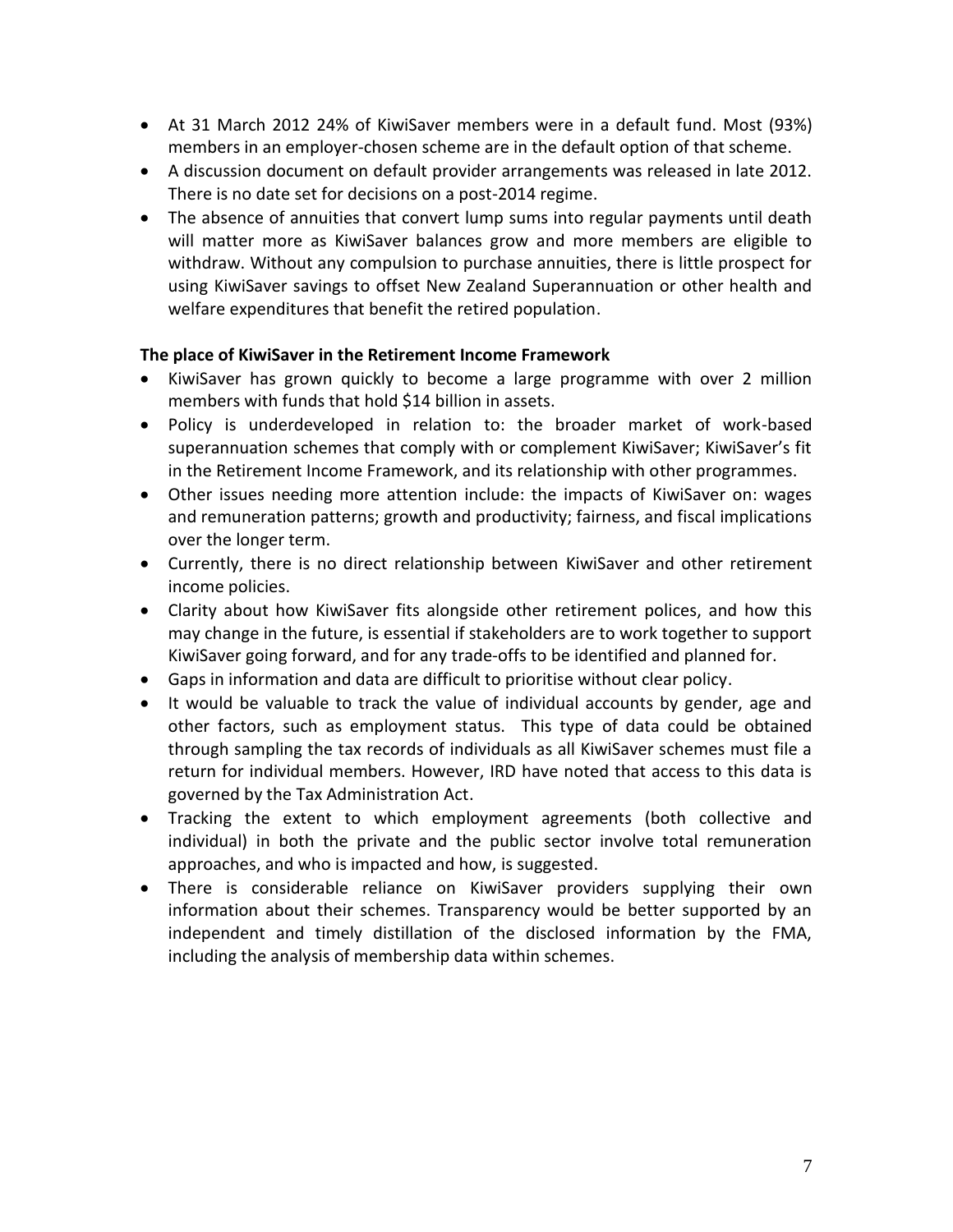## <span id="page-7-0"></span>**SECTION ONE: INTRODUCTION**

#### <span id="page-7-1"></span>**Background**

KiwiSaver, a voluntary, subsidised, private retirement savings regime, has been in place less than six years and has over 2 million members. The Terms of Reference for the 2013 Review of Retirement Income policy by the Commission for Financial Literacy and Retirement Income (CFLRI) include a requirement to assess the role of private savings for retirement, including:

- trends in KiwiSaver, particularly withdrawal patterns of those retiring and the issues that these may raise; and
- the role of the financial services sector in helping to ensure the adequacy of retirement income for New Zealanders.

The 2013 Review will address the ideal future balance between pay as you go (PAYGO) (i.e. tax-based) and save as you go (SAYGO) funding in New Zealand's retirement income framework as increases in the cost of NZS arising from demographic change, along with increased expectations of standards of living in retirement, point to a greater role for private savings.

## <span id="page-7-2"></span>**Approach**

The paper has largely been developed through analysis based on secondary sources (literature and data) along with an analysis of KiwiSaver in Collective Employment Agreements (CEAs) undertaken by the Industrial Relations Centre, Victoria University. This paper has also been informed by discussions with Malcolm Menzies, CFLRI; Michelle Lloyd and Barb Lash, Statistics New Zealand; Teneti Ririnui, Meade Perrin, and Donna Finlayson, Inland Revenue Department (IRD); Adam Hunt, Financial Markets Authority (FMA); Cath Jackson, State Services Commission and Glenn Barclay, Public Service Association.

## <span id="page-7-3"></span>**Structure of this report**

- *Section Two* provides an overview of KiwiSaver design and rules
- *Section Three* looks at trends in membership, contributions and withdrawals
- *Section Four* discusses employers' approaches to funding compulsory contributions to KiwiSaver
- *Section Five* considers investments in KiwiSaver schemes
- *Section Six* comments on key policy issues and data gaps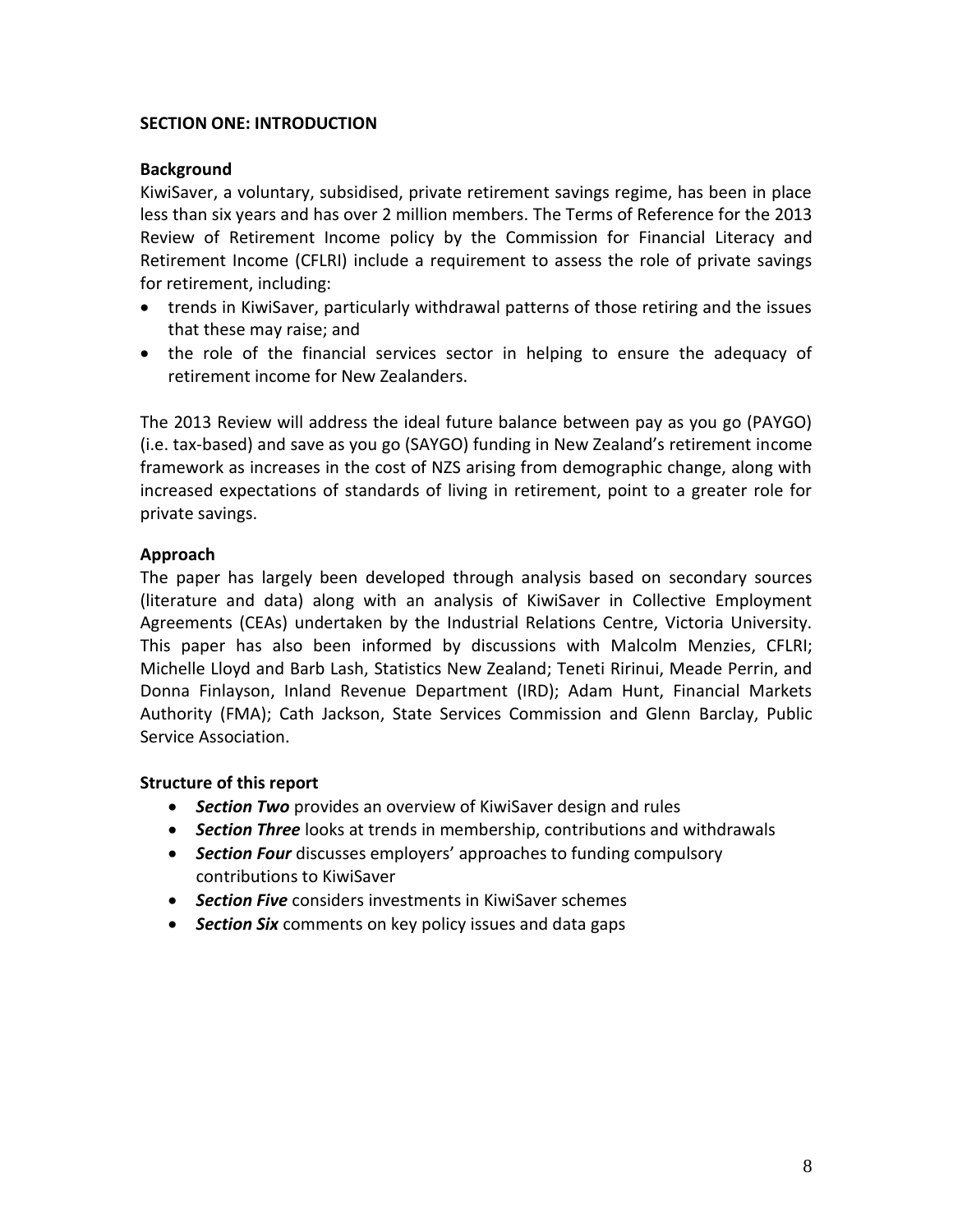#### <span id="page-8-0"></span>**SECTION TWO: KIWISAVER STRUCTURE**

#### <span id="page-8-1"></span>**History and purpose**

The KiwiSaver scheme was announced in Budget 2005, enacted by the KiwiSaver Act 2006 (the Act) and commenced on 1 July 2007.

The stated **purpose** of the Act is to: *"encourage a long-term savings habit and asset accumulation by individuals who are not in a position to enjoy standards of living in retirement similar to those in pre-retirement. The Act aims to increase individuals' wellbeing and financial independence, particularly in retirement, and to provide retirement benefits. To that end, this Act enables the establishment of schemes (*KiwiSaver schemes*) to facilitate individuals' savings, principally through the workplace* (Section 3)*"*. The objectives of KiwiSaver, as set out in its legislation, make no reference to national saving, productivity growth or debt reduction goals (Hurnard, 2011) although these could be regarded as implicit objectives.

#### <span id="page-8-2"></span>**KiwiSaver features**

KiwiSaver is designed to lock in savings until age 65 via a voluntary approach to retirement savings with incentives for everyone and automatic enrolment (with opt-out provisions) for new employees, as well as compulsory employer contributions. Box One below sets out the main features in relation to overall scheme design, coverage and obligations of employees, obligations of employers, tax and subsidies, housing and forthcoming changes. KiwiSaver is most prescriptive for employees and their employers, and offers others the opportunity to save as much and as often as they choose within the KiwiSaver scheme. See also [www.KiwiSaver.govt.nz](http://www.kiwisaver.govt.nz/) and [www.ird.govt.nz](http://www.ird.govt.nz/)

## **Box One: KiwiSaver features**

#### **Scheme design**

- KiwiSaver is open to all New Zealand citizens, and people living in, and entitled to live in New Zealand, permanently, who are under the age of 65.
- Saving occurs via individual accounts in a scheme provided by a registered KiwiSaver provider that provides a scheme to the public or a section of the public.
- Individuals can choose their KiwiSaver scheme and switch schemes at any time.
- Savings are locked in until the age of 65, and at least 5 years' membership (or death).
- Significant financial hardship or serious illness are grounds for early withdrawal.
- Individuals who leave New Zealand permanently can close their KiwiSaver account on signing a Statutory Declaration one year after departure (but must return their member tax credit amount to Inland Revenue) – from 1 July 2013 this will no longer be permitted following emigration to Australia, but transfers to Australian complying superannuation schemes (including member tax credits) will be permitted.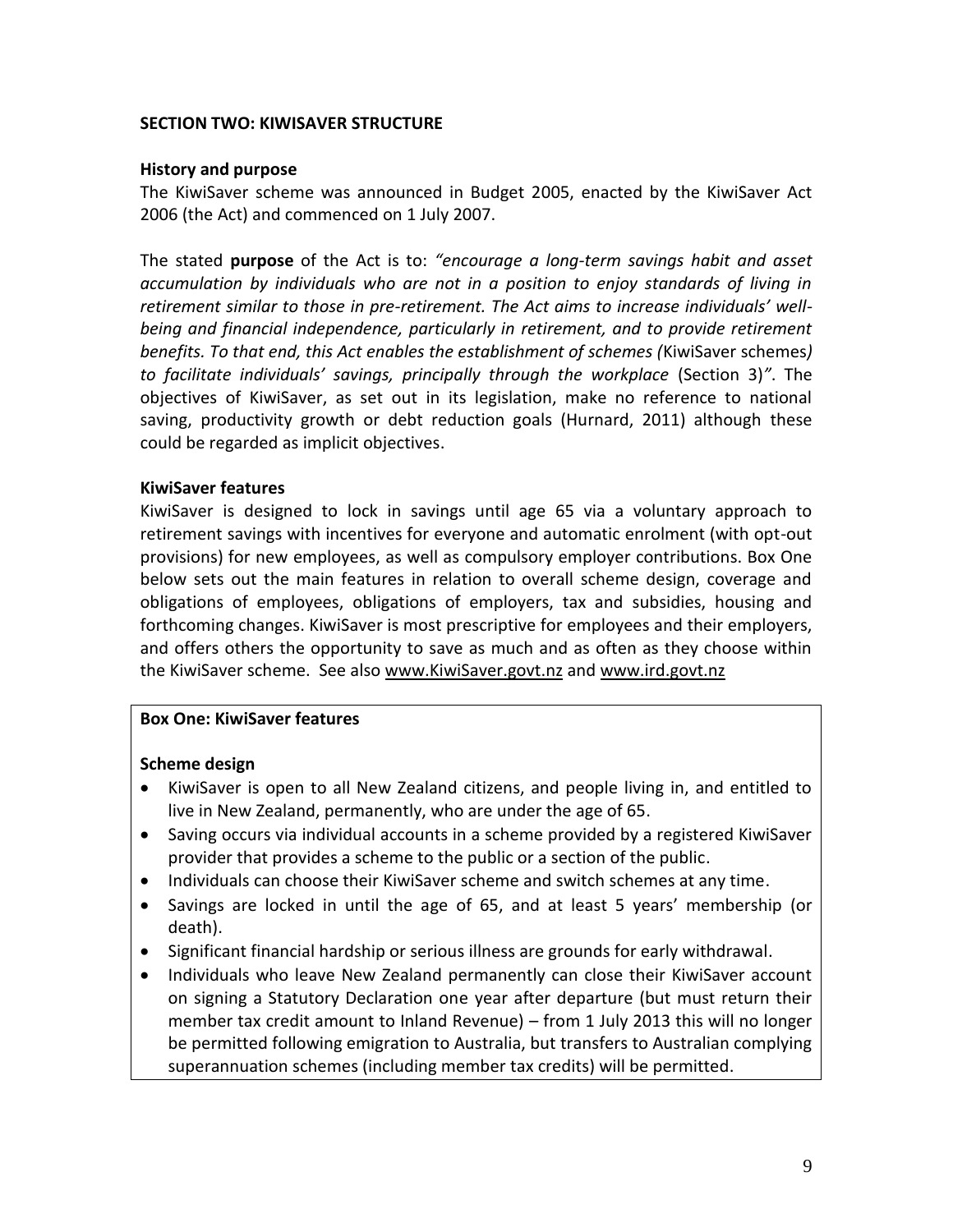- After at least three years of membership and savings, first home buyers may access their savings (excluding the Government contributions amount) and apply them towards the purchase of a house in which they will live (see below).
- Individuals who are not employees (e.g. who work on contract and pay their own tax) enrol with a KiwiSaver scheme and choose how much and how often they contribute.
- Savers can remain KiwiSaver members after age 65 (or after completing 5 years' membership, if later) but will no longer attract any government contribution for new savings.

## **Employees**

- Employees who meet residence/citizenship, age (18-64), and employment (not own account, casual or temporary) criteria are automatically enrolled in KiwiSaver when they start a new job (unless their employer has an approved alternative work-based saving scheme) and have an eight week period to opt out.
- Employees under 18 can join KiwiSaver but only by choosing and contracting direct with a KiwiSaver provider.
- Temporary employees employed for up to 28 continuous days are not enrolled automatically, but can opt in to KiwiSaver.
- Casual employees engaged on an irregular and intermittent basis and who receive holiday pay with their wages are not subject to automatic enrolment. Employees who are visiting New Zealand and live elsewhere or hold temporary, visitor or student work permits, cannot join KiwiSaver.
- Employees elect to contribute at 2% (the minimum, rising to 3% on 1 April 2013), 4% or 8% of their gross salary.
- Auto-enrolled employees who do not select a scheme, and those who 'opt in' to KiwiSaver without choosing a scheme, are randomly allocated to a default scheme provided by AMP, ASB, Mercer, OnePath or Tower (or, if their employer has chosen a scheme for KiwiSaver auto-enrolment purposes, their employer's chosen KiwiSaver scheme).
- After 12 months' membership, employees can take a contributions holiday for up to five years and can take as many contribution holidays as they like.

## **Employers**

- Employers must automatically enrol all new employees in KiwiSaver and provide them with KiwiSaver information.
- Some employers with their own work-based saving scheme are exempt from automatically enrolling new employees in KiwiSaver, due to having a scheme that was approved by the FMA (before November 2009) as meeting criteria including being open to all new permanent employees and requiring a minimum overall contribution rate of 4%.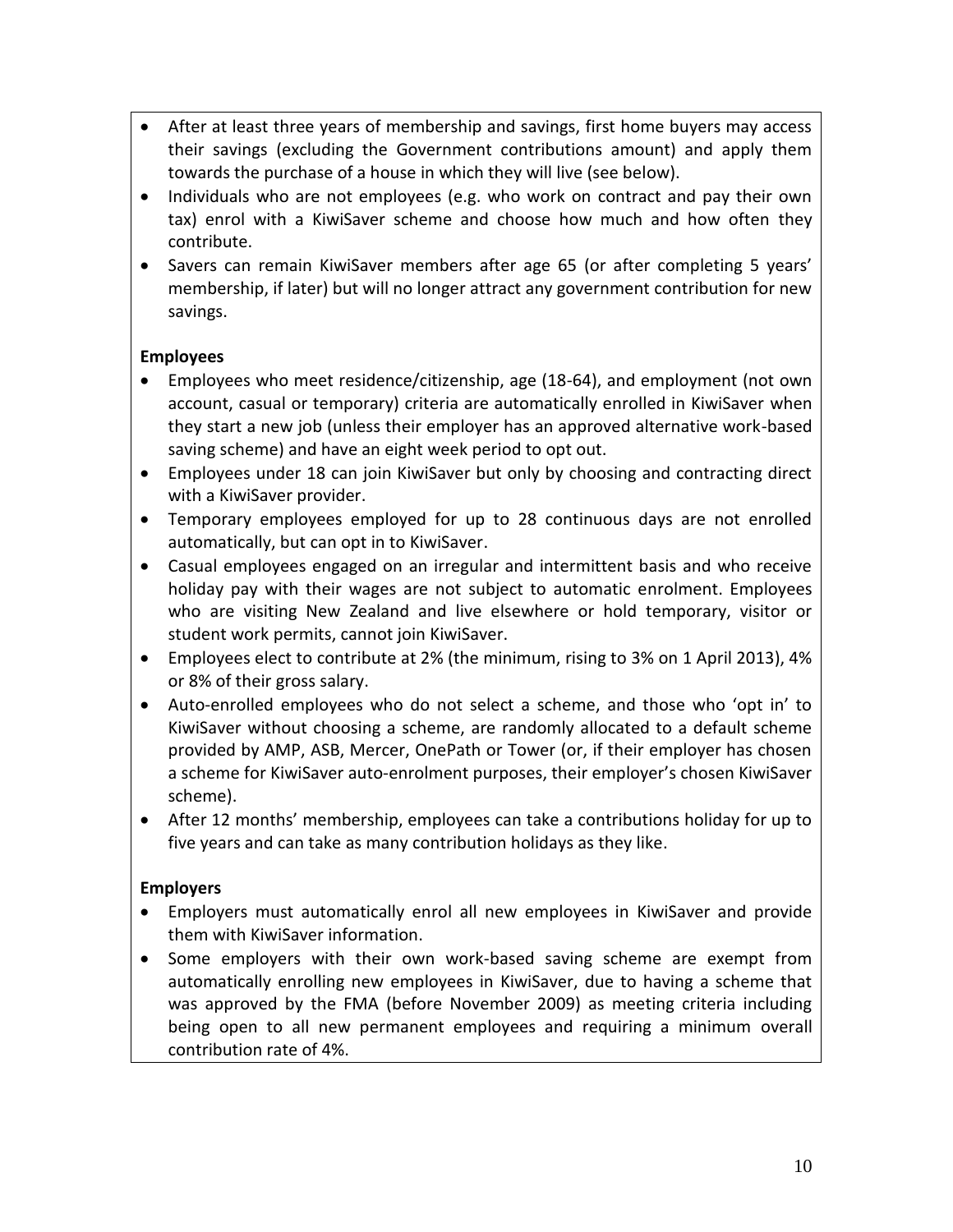- Employers with their own qualifying work-based savings schemes can offset contributions to these schemes against KiwiSaver obligations, but typically only for employees who joined before 1 April 2008.
- Employers must contribute a minimum of 2% of gross salary to their employees' KiwiSaver schemes, rising to 3% on April 1 2013. Employers generally pay KiwiSaver contributions in addition to salary, but a total remuneration approach is possible.
- Employers send both employer and employee contributions to Inland Revenue with PAYE payments. IRD then passes contributions on to the relevant scheme providers.
- Employers are obliged to make contributions only when an employee's account is active, but can also voluntarily do so during contribution holidays.
- Employers do not have to contribute to KiwiSaver schemes for employees under 18.

## **Tax and subsidies**

- Government provides a one-off, \$1,000 *kick-start* contribution to a new saver's KiwiSaver account. This \$1,000 contribution cannot be withdrawn under the hardship provisions, nor when purchasing a first home, but is part of withdrawals when closing a KiwiSaver account on leaving New Zealand permanently.
- At KiwiSaver's inception on 1 July 2007, Government paid an annual Member Tax Credit (MTC) of up to \$1,043 per year (which equalled \$20 per week) by matching individual contributions dollar for dollar for members aged over 18. Since July 2011, this has been reduced to a 50c contribution for every dollar contributed by a member, up to a maximum Government contribution of \$521 per year (which equals \$10 per week). This subsidy is returned to government in cases where individuals leave New Zealand permanently and close their accounts (from 1 July 2013, it can be transferred to an Australian complying superannuation scheme following permanent emigration to Australia).
- Government's payment of an annual KiwiSaver account fee subsidy of \$40 has been rescinded.
- Since April 2012, employer's superannuation contribution tax (ESCT), which is typically the same as the employee's marginal tax rate, has been deducted from all employer contributions; this reduces the net amount paid into an employee's KiwiSaver.
- The investment income earned within KiwiSaver schemes is subject to relatively favourable tax treatment as a Portfolio Investment Entity.
- Existing superannuation schemes that become KiwiSaver-compliant can access (in relation to member contributions made on a KiwiSaver-consistent 'locked in' basis) the annual member contribution subsidy but not the *kick-start* payment.
- Lump sum payments on retirement, or earlier withdrawals, are not taxable in the hands of recipients.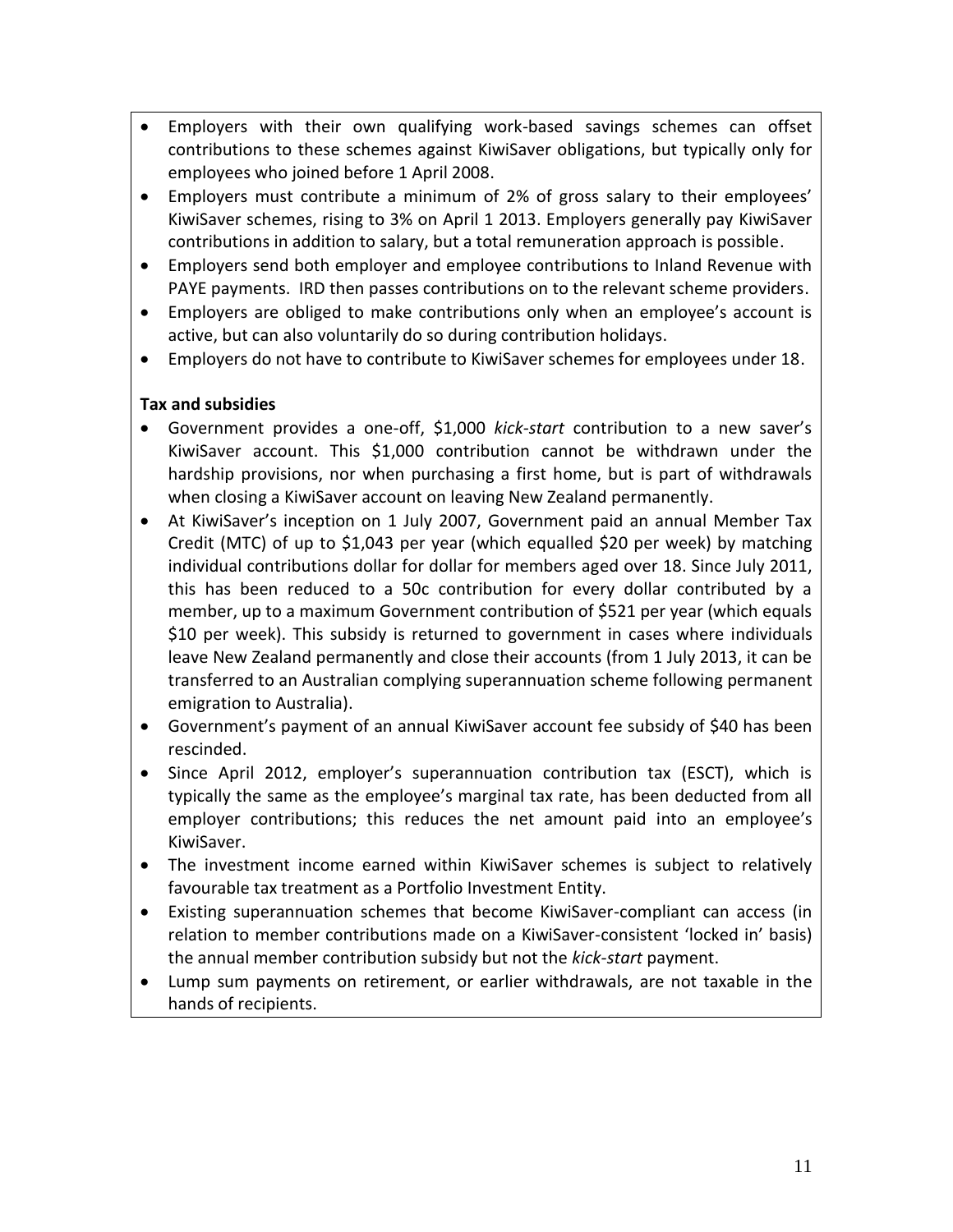## **Housing**

- After three years' membership of KiwiSaver, individuals and couples who are buying a first home (in which they will live) can withdraw their own, and their employer's, contributions (including any returns earned) to apply towards buying that home.
- First home buyers can also receive a first home purchase subsidy of \$1,000 per year of KiwiSaver contributions (up to \$5,000 each and \$10,000 for a couple).
- Home purchase withdrawals and the home purchase subsidy are also available to KiwiSaver members who establish that their financial position is the same as would be expected of a first home buyer (and who meet certain other qualifying criteria, including income and purchase price caps, in case of the home purchase subsidy).

## **Forthcoming changes**

- The minimum rates of employer and employee contributions to KiwiSaver will increase to 3% of gross pay in April 2013.
- A planned, one-off, automatic enrolment of all qualifying employees has been deferred without an implementation date.
- The KiwiSaver Periodic Reporting Regulations, which come into force on 1 April 2013 and will first require a quarterly disclosure statement (prepared as at 30 June 2013) in July 2013, will require fund managers to report their performance and returns, fees and costs, assets and portfolio holdings, liquidity and liabilities, and key personnel, along with any conflicts of interest, in a standardised format on their websites. The aim is to enable KiwiSaver members to make direct comparisons across funds.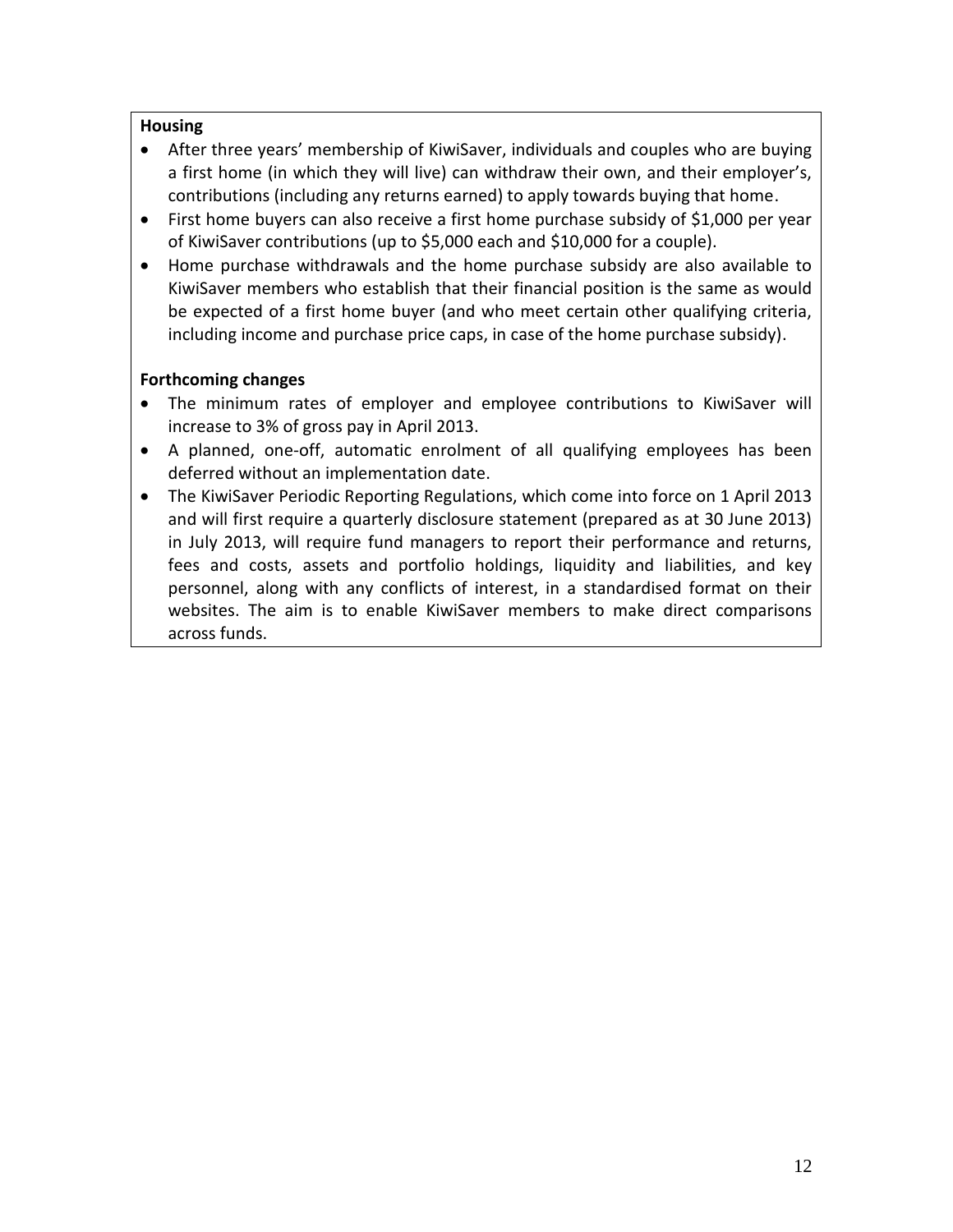#### <span id="page-12-0"></span>**SECTION THREE: TRENDS IN MEMBERSHIP, CONTRIBUTIONS AND WITHDRAWALS**

#### <span id="page-12-1"></span>**Membership**

Over two million people are now members of KiwiSaver (2,048,656 at December 2012 www.KiwiSaver.govt.nz). Membership growth has started to slow and total membership growth will slow even more as the older cohort of members withdraw from the scheme (Graph One).

An estimated 38% of current KiwiSaver members were automatically enrolled as new employees. The proportion of people who opt out after being auto-enrolled has declined from 35% in 2009 to 6.2% in 2012 (IRD, 2012a; MBIE, 2012). This suggests that should the extension of automatic enrolment to all employees, on a one off basis, go ahead, this is likely to significantly increase KiwiSaver membership.



#### **Graph One: Total and monthly KiwiSaver enrolments (IRD, 2012b: Figure 1)**

Dase: All enrolments (net) 1 July 2007 to 30 June<br>Source: Inland Revenue administrative data. 2012. Note: enrolments for July and August 2007 are combined

#### <span id="page-12-2"></span>**Member characteristics**

Around half of the eligible population has now joined KiwiSaver (Graph Two). The KiwiSaver Annual evaluation report (IRD, 2012) attributes the highest membership rates amongst 18-24 year olds as likely to be due to automatic enrolment on starting employment. There are slightly more women (1,051.416) than men (987, 432) who are KiwiSaver members (December 2012 [www.KiwiSaver.govt.nz\)](http://www.kiwisaver.govt.nz/).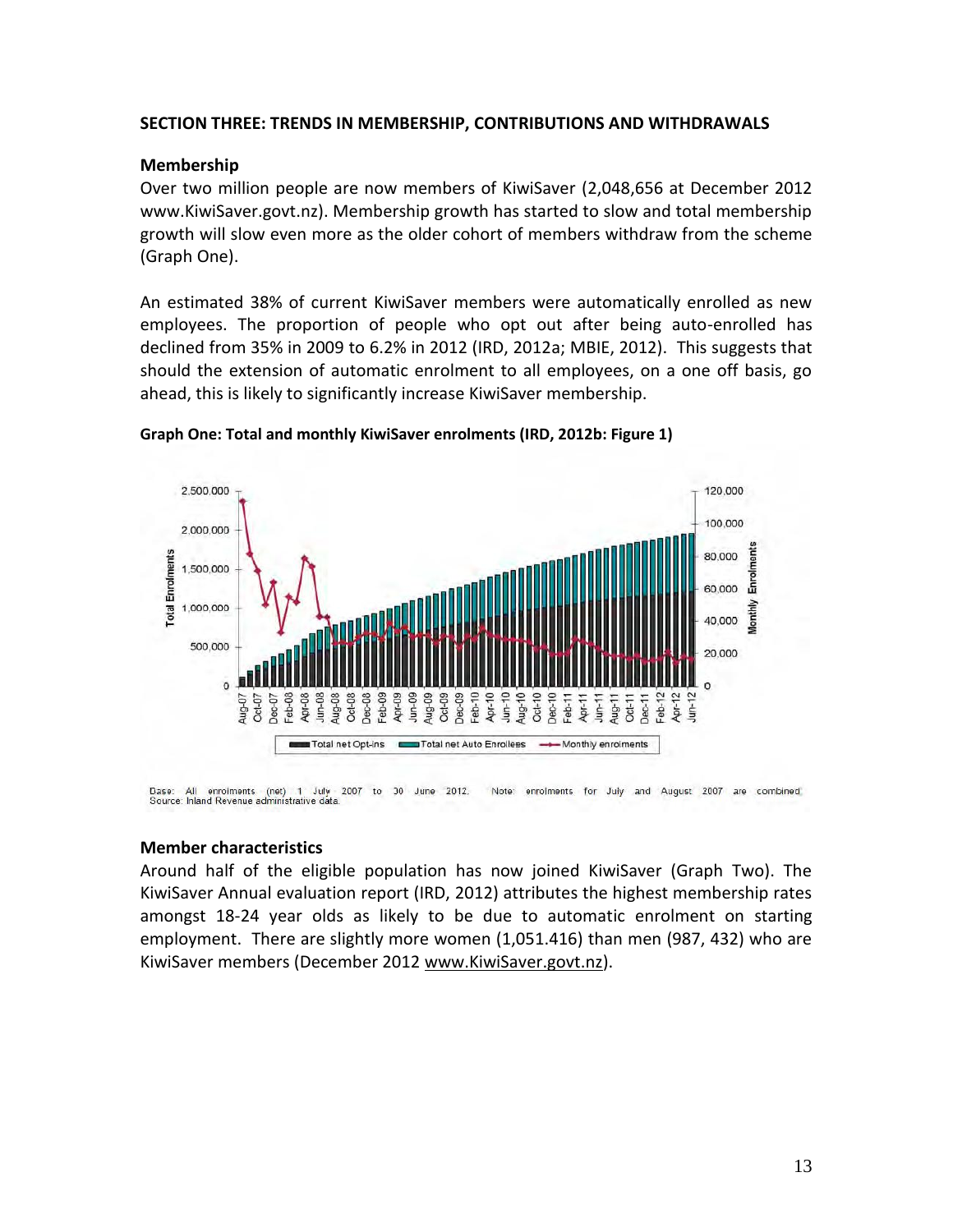

**Graph Two: Proportion of KiwiSaver members by age group over time IRD, 2012b: Figure 4)**

#### <span id="page-13-0"></span>**Socio-economic status of members**

There are disproportionately fewer KiwiSavers at lower income levels (below \$20,000 pa), but disproportionately more KiwiSavers at incomes between \$20,000 and \$50,000 (Graph Three). An early survey in 2007-2008 found KiwiSaver members at that time were less likely to be Māori or Pacific people, but more likely to hold a degree or higher qualification (Gibson et al, 2009). A survey in 2009 found demographic profiles of members and non-members to be similar (Colmar Brunton, 2010a). Definitive data on the characteristics of KiwiSavers compared with the rest of the population (such as ethnicity), as well as the factors that influenced those decisions, will come from forthcoming analysis of data from the Survey of Family Income and Expenditure (SoFIE).



**Graph Three: Income distribution of KiwiSaver members (IRD 2012b Figure 5)**

Base: All members at 30 June 2012 with income for the 2011 tax year. Eligible population are those eligible to join KiwiSaver (i.e. those who are New Zealand citizens or residents and under the age of 65 years), whether or not they have joined, with income for the 2011 tax year. Income relates to the 2011 tax year and includes income from salary and wages (including benefit payments) and IR3 returns (including income from self-employment, overseas income, rental income, estate, partnership or trust income and

Base: All members at 30 June 2012. Eligible population are those eligible to join KiwiSaver (i.e. those who are New Zealand citizens or residents and under the age of 65 years), whether or not they have joined. Source: Inland Revenue administrative data and Treasury long-term fiscal model for eligible population 2011/12.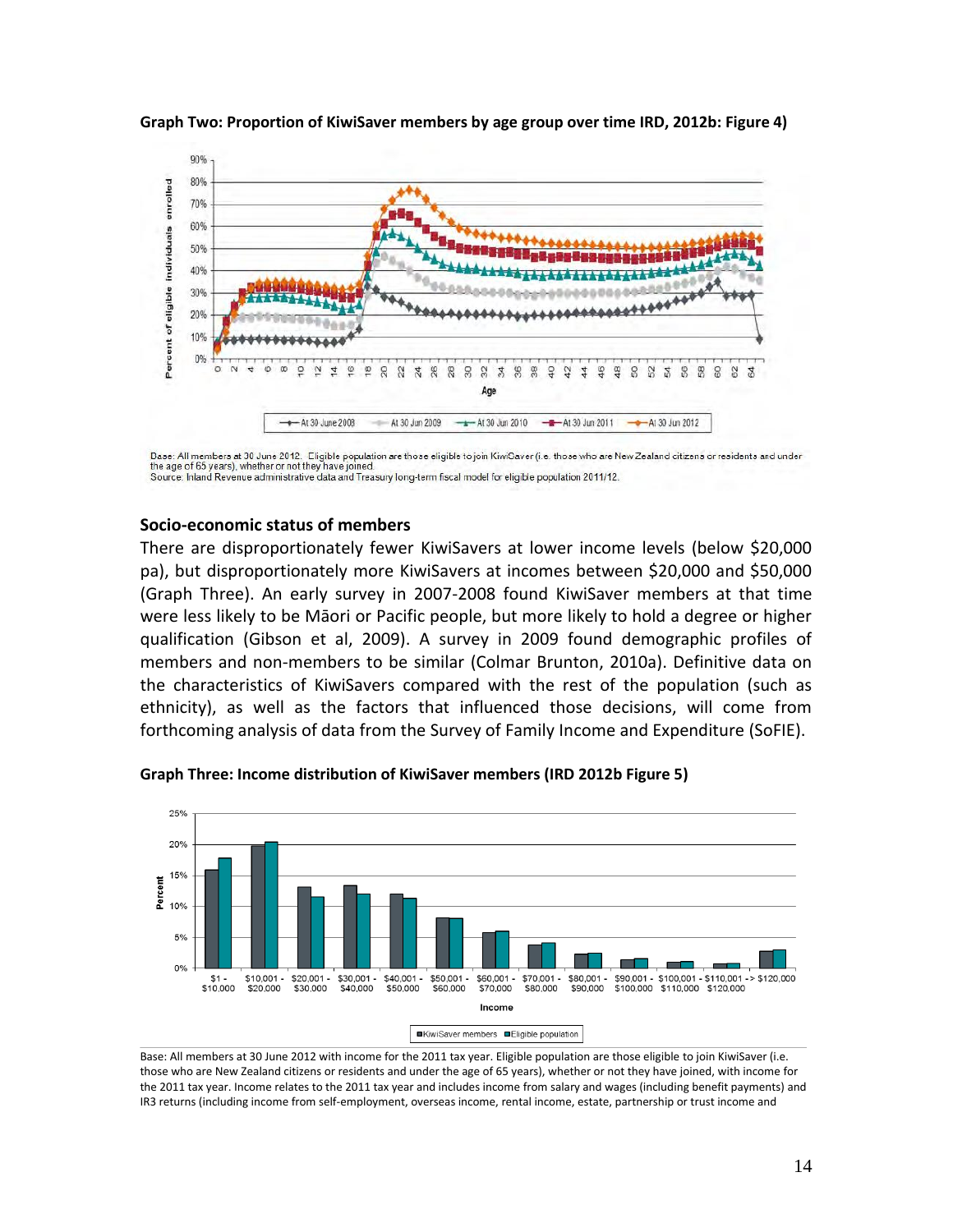royalties and other income without PAYE deducted). Those members with no income for 2011 are excluded. Source: Inland Revenue administrative data.

Gibson et al (2009) point to significant differences in the characteristics of direct enrolees (people who are not earning wages and salaries including children and people who opt in via their employers) and people who are automatically enrolled, and note the importance of exploring issues for different sub-groups of the KiwiSaver population.

## <span id="page-14-0"></span>**Population who opt out of KiwiSaver**

Non-members who start employment or change jobs are automatically enrolled in KiwiSaver and must then actively choose to opt out within eight weeks. Each year, fewer people opt out of KiwiSaver. The IRD evaluation suggests the drop in the proportion of auto-enrolled members who opt out indicates a broadening acceptance of KiwiSaver. Compared with the distribution of the population enrolled automatically on taking a new job, a slightly higher percentage of 25-44 years olds opted out. Of those who have opted-out of KiwiSaver, around 32% have since joined KiwiSaver (IRD, 2012b). Nonmembers who are self-employed, casual employees, or not in work, are not subject to any "soft compulsion" triggers to join KiwiSaver.

#### <span id="page-14-1"></span>**Income sources of KiwiSaver members**

Almost as many KiwiSaver members have opted in directly with providers (1,014,104) as have either opted in via their employer (249,954) or been automatically enrolled by their employer (784,598) (December 2012 data, www.KiwiSaver.govt.nz). Table One below shows that 73% of KiwiSavers are earning some salary or wages, but some of these may be part of the group of employees where employer contributions are not mandatory (refer Table One). St John et al (2011) calculate that of the 3.7 million New Zealand residents under the age of 65, about 1.7 million (46%), which is 74% of the total labour force of 2.29 million, are potentially entitled to the employer contributions. Thus, employees are better represented than the rest of the population.

| Income source                        | <b>Members</b> | Percentage |
|--------------------------------------|----------------|------------|
| Salary and/or wage income only       | 1,080,977      | 55%        |
| Salary and/or wage plus other income | 353,940        | 18%        |
| Other income only                    | 83,893         | 4%         |
| No income source                     | 447,634        | 23%        |
| <b>Total</b>                         | 1,966,444      | 100%       |

**Table One: KiwiSaver members by income source (IRD, 2012b from administrative data)**

## <span id="page-14-2"></span>**Non-contributing KiwiSaver members**

In the year to June 2012, around 75% of members who are eligible for the member tax credit made some contributions to their account (MBIE, 2012). The 414,000 noncontributing members are mostly those with no income and around 83,000 are on an active contributions holiday (that is they are members via employment). The proportion of members who had not contributed to their KiwiSaver account in the previous two months is increasing; 23% in 2009, 40% in 2010 and 45% in 2011 (FMA, 2012). However,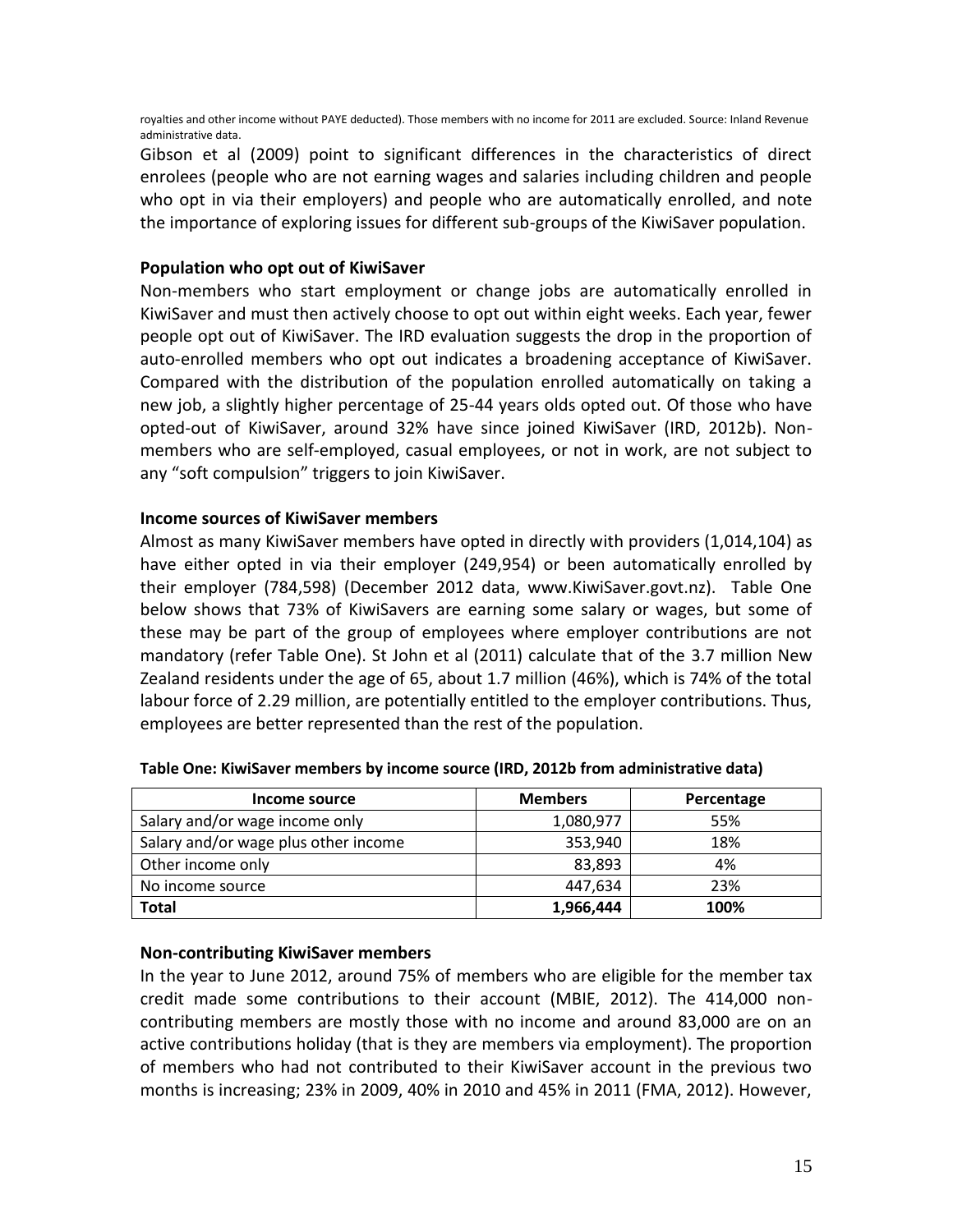it appears most of these non-contributing members are not eligible for the member tax credit (e.g. aged under 18) or contribute at some point during the financial year.

An IRD analysis found that there has been an increase in the number of contributions holidays taken since the scheme began (note only employees who qualify for employer contributions have to formally take a break in contributions – other KiwiSavers can contribute as little or as often as they like). Most members on a contributions holiday make some contribution to their account during this period (IRD, 2012a).

#### <span id="page-15-0"></span>**Contribution levels**

The KiwiSaver evaluation provides some information on annual contributions to KiwiSaver, which includes data for members who belonged for only part of the year.

The proportion of wage and salary earners who contribute at 2% (the lowest possible level for employees since the minimum employee contribution rate was reduced from 4% to 2% from 1 April 2009) has grown from 41% in 2010 to 59% in 2012 (Table Two).

| <b>Contribution rate</b> | <b>Proportion of</b> | <b>Proportion of</b> | <b>Proportion of members</b> |
|--------------------------|----------------------|----------------------|------------------------------|
|                          | members 2010         | members 2011         | 2012                         |
| 2%                       | 41%                  | 53%                  | 59%                          |
| 4%                       | 55%                  | 43%                  | 36%                          |
| 8%                       | 4%                   | 4%                   | 4%                           |
| Other %                  | $< 1\%$              | $< 1\%$              | $< 1\%$                      |
| <b>Total</b>             | 100%                 | 100%                 | 100%                         |

**Table Two: Current member contribution rates – wage and salary earners (IRD, 2012b)**

In 2010/2011, the median annual contribution by wage and salary earners (excluding the employer contribution) was \$829. In the same year, 18% of members (of all ages) earned only non-salary or wage income and, for these members over 18 years old, most contributed either \$1,043 or \$1,200 per annum to their KiwiSaver – that is at a level to maximize their access to the Member Tax Credit (MTC), or slightly higher (IRD, 2012b).

In 2011/12, MTCs were paid to 1.23 million KiwiSavers. Less than half (43%) received the maximum MTC payment. This is perhaps not surprising as, at a member contribution rate of 2% of gross wages or salary, the maximum MTC is only received at annual wages of \$52,150 and above. The NZ Income Survey recorded a median wage for the June 2012 quarter of \$806 per week or \$42,025 pa. When the minimum contribution increases to 3% in April 2013, the maximum MTC will be achieved at annual wages of \$34,767 and above. Graph Four below shows the amount of MTC received by age for the year to June 2011 – effectively a picture of contributions by age up to \$1043 per annum. The graph shows the impact of lower wages and part-year or part-time earnings, particularly for those under 24. In line with gendered patterns of wages and average hours worked, women's contributions to KiwiSaver accounts are also lower on average than those of men (Dwyer, 2012).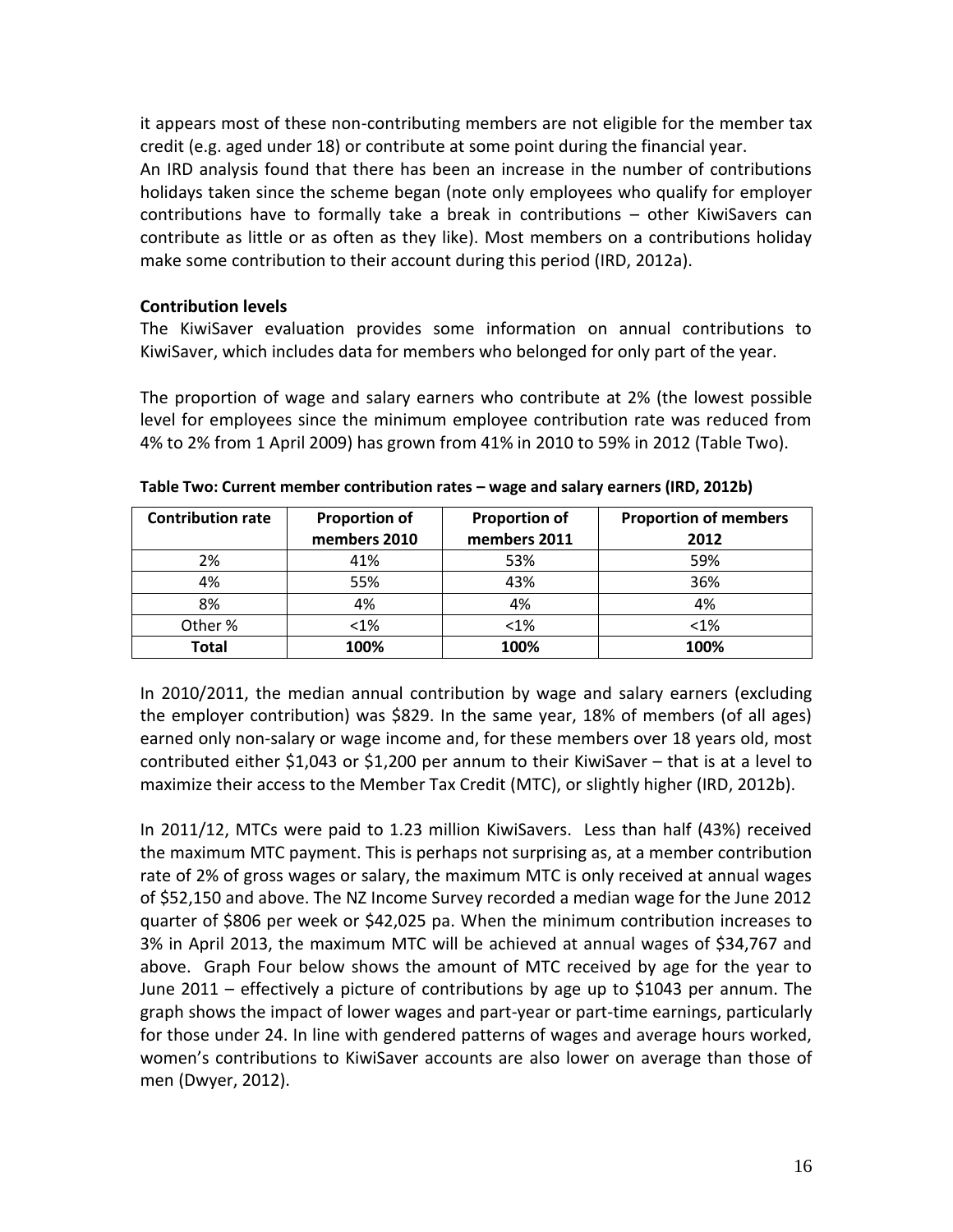

**Graph Four: Amount of MTC received by age for the year to June 2011 (IRD, 2012b: Figure10)**

Base: All members at 30 June 2011 who have submitted a MTC claim and are eligible for the maximum MTC. The maximum annual MTC members were entitled to during that year was \$1,042.86 per annum up to and including 30 June 2011.

Source: Inland Revenue administrative data.

#### <span id="page-16-0"></span>**Overall contributions by government, employers and members to KiwiSaver**

Graph Five shows the different levels of annual contributions to KiwiSaver and Graph Six shows the proportional share of contributions. The Crown's share of contributions has reduced from 55% in 2007/08 to 32% in 2011/2012.



**Graph Five: Annual contributions to KiwiSaver \$ million**

**Source: IRD annual KiwiSaver Reports**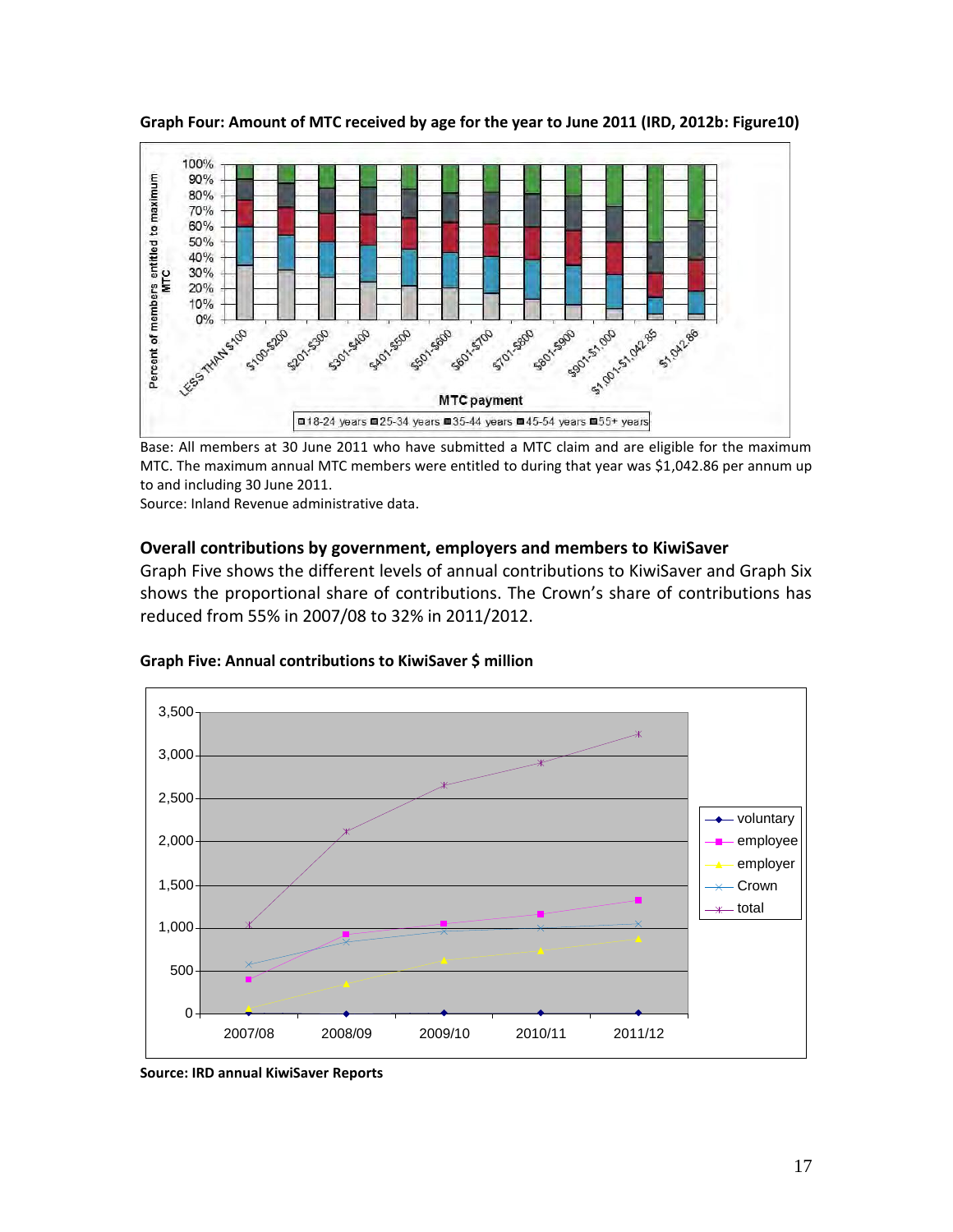**Graph Six: Share of KiwiSaver contributions**



**Source: IRD annual KiwiSaver reports**

#### <span id="page-17-0"></span>**Fiscal costs**

In the year to 30 June 2012, the Crown contributed \$1,045 million in contribution payments to members of KiwiSaver schemes and complying funds (*kick-starts* to new KiwiSaver members and member tax credits to KiwiSaver and complying funds). The annual direct costs to the Crown are about 12% of the current costs of New Zealand Superannuation (around \$9 billion pa).

| Cost         | 2008 | 2009  | 2010 | 2011 | 2012  | <b>Total</b> |
|--------------|------|-------|------|------|-------|--------------|
| Payments to  | 572  | 842   | 970  | 998  | 1,045 | 4,427        |
| members      |      |       |      |      |       |              |
| Employer     | 38   | 206   | n/a  | n/a  | n/a   | 244          |
| tax credit   |      |       |      |      |       |              |
| <b>Total</b> | 610  | 1,048 | 970  | 998  | 1,045 | 4,671        |

#### **Table Three: Crown costs (years ended 30 June) (\$m)**

**Source: IRD, 2012b**

## <span id="page-17-1"></span>**Users of the first home option**

Between July 2010 and September 2012 there were 9,321 first home buyers withdrawals from KiwiSaver (IRD, 2012b). In the year to June 2012, just over \$57 million was withdrawn from KiwiSaver funds for first home purchases (FMA, 2012: Appendix One).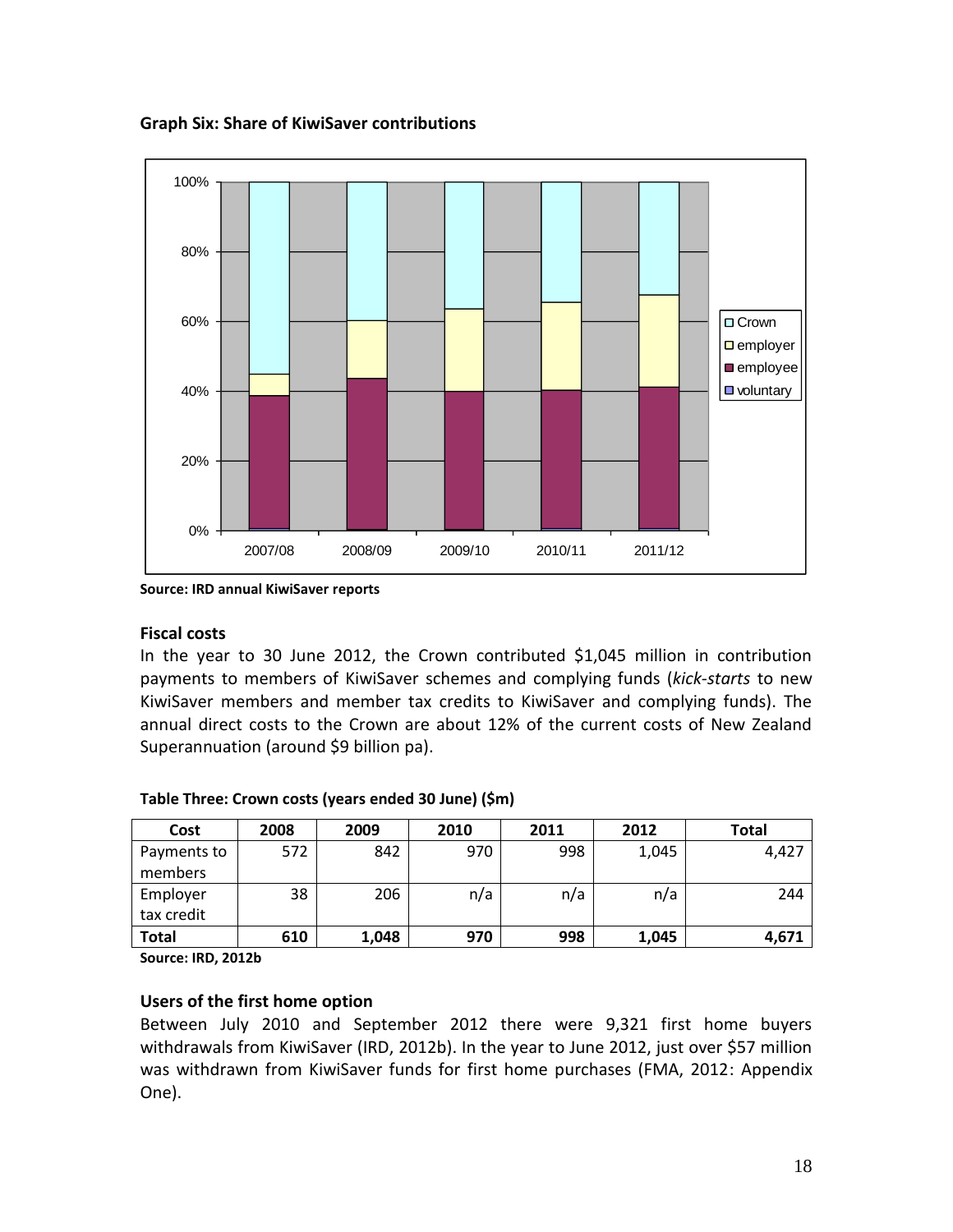Infometrics calculated that the likely total capital value of properties purchased through leveraging KiwiSaver was some \$3 billion and notes that, given tight lending conditions, at least some of these new home purchases would have been facilitated by the KiwiSaver first home policies (Infometrics, 2012).

#### <span id="page-18-0"></span>**Patterns of withdrawals from KiwiSaver by members eligible to do so**

Since 1 July 2012, KiwiSaver members who are 65 and who have been a scheme member for at least five years have been able to withdraw their KiwiSaver balances. There is no data on the value of the balances but from contributions data, IRD estimated that over three quarters of the accounts that could be withdrawn in July and August 2012 had received between \$5,000 and \$20,000 in contributions with half of those having between \$10,000 to \$15,000. It is also estimated that there is a small proportion of members who have only ever had the kick start of around \$1,000 and a few have received over \$35,000 in contributions (IRD, 2012b).

IRD reports that at 31 December 2012, 15,575 KiwiSaver members or a third (32.5%) of the estimated members who are eligible to withdraw savings for retirement, had fully withdrawn their savings and closed their KiwiSaver accounts. These figures do not include members who have withdrawn some of the account balance and whose KiwiSaver account remains open. Further analysis on withdrawals is forthcoming. IRD is about to begin a survey of 1,000 KiwiSaver members who are eligible to withdraw their funds to understand their intentions, and what underpins these. Findings are likely to be available by May 2013. Concurrently, IRD will undertake a survey of providers to understand more about their communication and engagement with KiwiSaver members who are eligible to withdraw their funds.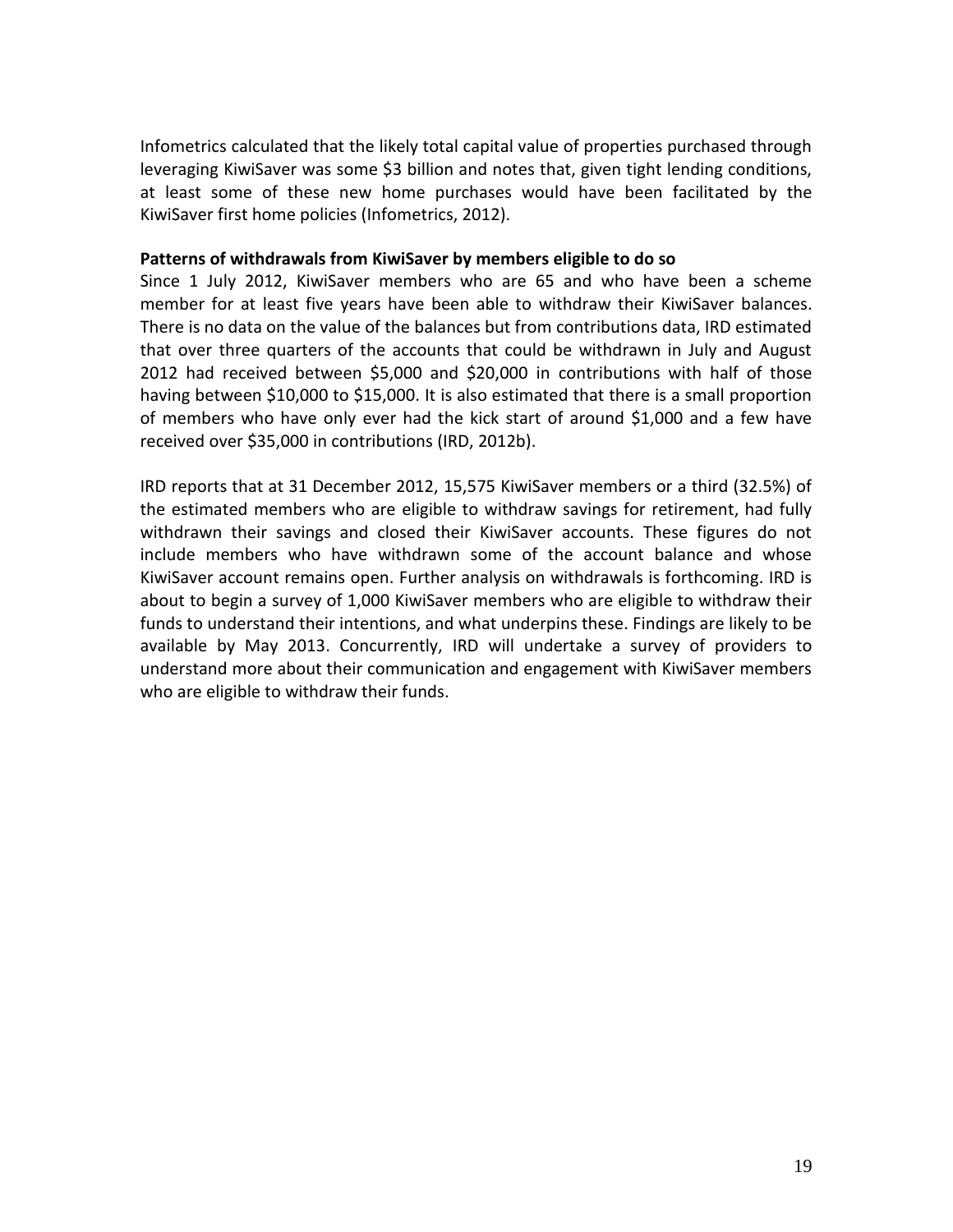#### <span id="page-19-0"></span>**SECTION FOUR: THE FUNDING OF EMPLOYER CONTRIBUTIONS TO KIWISAVER**

*"Your employer compulsory contributions must be on top of your employee's regular pay. This means that if you have agreed to a total remuneration package with your employee, the compulsory employer contributions must be paid on top of that package. Your employee's take-home pay should not be reduced because you are making a compulsory contribution.*

*Through good faith bargaining, a salary package under an employment agreement can be negotiated whereby compulsory employer contributions can be offset against the employee's gross pay."*

[http://www.ird.govt.nz/KiwiSaver/employers/administering/employer-contributions](http://www.ird.govt.nz/kiwisaver/employers/administering/employer-contributions)

The standard approach taken by employers has been to pay employer contributions in addition to an employee's gross salary or wages. As is made clear in the quote above from the IRD website, an employment agreement can be negotiated whereby a total remuneration or "salary sacrifice" approach is taken, that is an employee receives a fixed amount of remuneration and, if that employee is a member of KiwiSaver, the cost of the employer contribution comes out of the employee's pay.

#### <span id="page-19-1"></span>**To what extent are total remuneration approaches taken to KiwiSaver?**

There is no standard information collected on the extent to which a total remuneration approach is being taken to KiwiSaver. No data is collected on the use of total remuneration approaches to superannuation within either the public service or the wider public sector.

A survey of employers in Small and Medium Enterprises (SMEs) in 2009 found that, from a small sample of 170 SMEs, 18 employers (11%) took a total remuneration approach to KiwiSaver. Most employers had not changed their approach to remuneration, nor did they intend to, as a consequence of KiwiSaver. The report notes that use of a total remuneration approach is associated with a lower take up of KiwiSaver and the report suggests the use of 'salary sacrifice' negatively impacts on the uptake of KiwiSaver (Colmar Brunton, 2010b).

In a survey of collective employment agreements (CEAs) representing just under 20% of all wage and salary earners, 2/3 of whom were in the public sector, 60% of workers covered by CEAs had a provision dealing with superannuation. Only 1 in 5 CEAs included detailed superannuation and/or KiwiSaver provision. Eighteen agreements, or only 1 percent of all the agreements surveyed, specified a total remuneration or salary sacrifice approach. Of the 18 agreements that were specific about a total remuneration approach, half were in the private sector and 7 in the local government sector. A much higher proportion of this group of agreements (32%) than for the whole sample (8%) had no wage/salary rates included in the agreement. Of those that did include wage rates, seven out of the eighteen agreements (39%) included a minimum printed rate of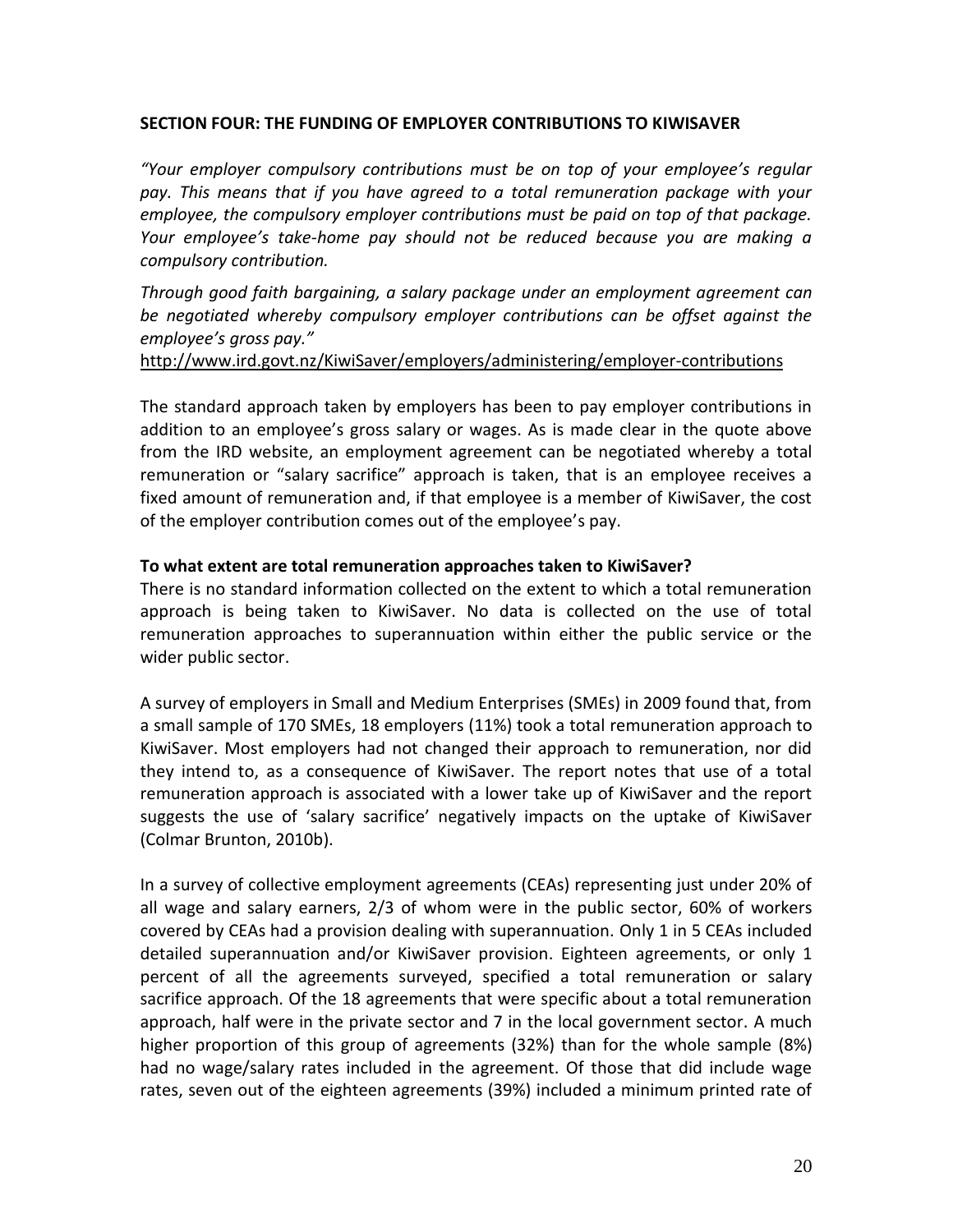pay below \$600 per week, a lower proportion than that for the whole sample (50%) In other words, the workers covered by these agreements were less likely to be on a gross rate of pay under \$600 per week (Industrial Relations Centre, 2013).

#### <span id="page-20-0"></span>**Total remuneration cannot lower wages below the minimum wage**

In a recent employment court case, Faitala and Goff vs Terranova Homes and Care Ltd, the plaintiffs, Faitala and Goff, were paid the statutory minimum wage of \$13.50 per hour and worked under an individual employment agreement which specified a total remuneration approach to KiwiSaver. The gross hourly pay of both plaintiffs was reduced to \$13.24 an hour, as a consequence of their KiwiSaver membership, which the plaintiffs considered was a breach of the Minimum Wage Act. The judgment deemed the payment of a wage below the minimum as unlawful. It drew on the purpose of the minimum wage being to protect vulnerable workers and enable people to meet the basic necessities of day-to-day living (Employment Court of Wellington, 2012). The judgment also drew attention to the confusion within the KiwiSaver legislation which talks about employer contributions being "on top of" wages when in fact this is clearly not the case under total remuneration.

#### <span id="page-20-1"></span>**Implications of the increase of minimum employer and employee contributions to 3%**

In April 2013, the rates of compulsory employee and employer contributions to KiwiSaver will increase from 2% to 3% of gross wages. In cases where 2% is being paid now, an employee under a total remuneration agreement will have the additional 2% contribution deducted from their gross pay. Where an employer pays the KiwiSaver contribution on top of gross salary or wages, the employer will pay an extra 1% and the employee, the other 1%.

#### <span id="page-20-2"></span>**Equity implications**

Whilst the proportion of the workforce on total remuneration arrangements appears to be low at present, there are pressures on remuneration budgets across the public and private sectors that may lead to employers wanting to use a total remuneration approach more often in future if they expect employer contributions to rise in the future, and if doing so enables them to keep costs down. Both public and private sector businesses need to find the resources to increase KiwiSaver contributions by 50% in April 2013.

Given that most of the New Zealand workforce are on individual employment agreements, Faitala and Goff vs Terranova Homes and Care points to the need for a reality check around the extent to which employers may shift employees on individual employment agreements into total remuneration arrangements where those employees have little say over their conditions of contract.

Until recently, most agencies in the state sector received central funding to reimburse them for the cost of employer contributions to KiwiSaver, the State Sector Retirement Savings Scheme and the Teachers Retirement Savings Scheme. The cost of this funding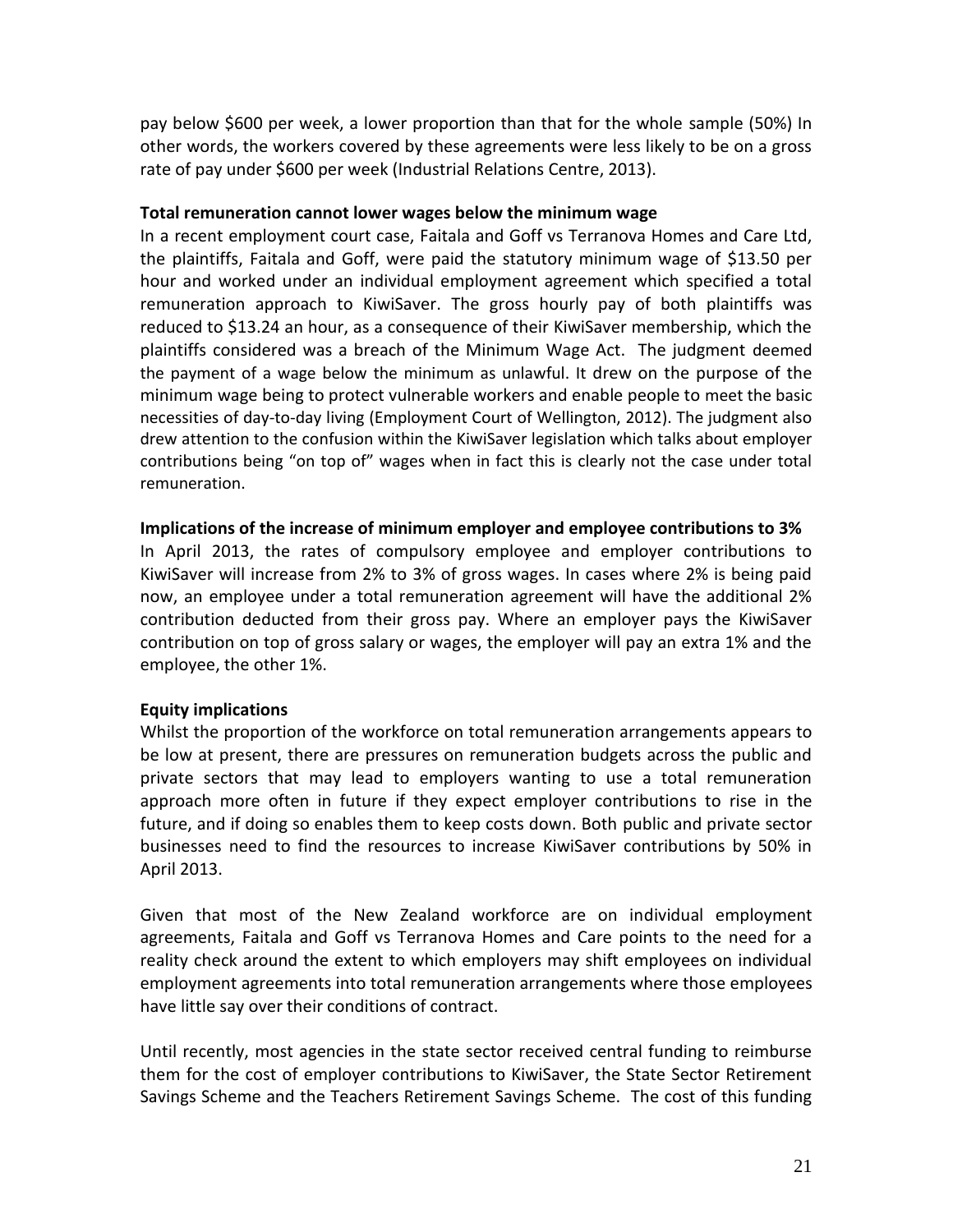was estimated in a report to Cabinet to be \$181 million for 2010/11 with increases expected beyond this date (Treasury and SSC, 2011). Government removed this central funding from mid-2012 and public sector employers are now responsible for paying the employer contributions for KiwiSaver and other superannuation funds. Whilst associated cost pressures within the public sector were acknowledged, particularly in health and education, these were expected to be managed on a case by case basis (CAB Min (11) 15/16). The employment court case also raises questions for the 2013 Review of Retirement Income Policy. In particular, it begs the question of whether budgets within the wider public sector are sufficient to cover the employer costs of KiwiSaver for the many low paid workers, employed by not-for-profits and private firms in the health and education sectors, which are dependent on government-funded contracts.

KiwiSaver aimed to create a fair and attractive voluntary savings scheme for low earners by ensuring workers are entitled to join whether they work full or part-time, that employee contributions are set at an affordable level, that employer contributions are compulsory and vest immediately, that the scheme is portable, and that employees are incentivized through the opt out arrangement and tax concessions that reach their maximum at a relatively low contribution level. The most regressive element of the scheme, the waiving of ESCT, has been rescinded.

Tax concessions for voluntary retirement savings schemes tend to be regressive because those who join are disproportionately higher earners and higher earners also access a more valuable tax concession than do lower earners. Though the MTC is capped at a relatively low level, many employees (on lower wages) do not achieve the maximum MTC. Even without tax concessions, older style employer sponsored superannuation schemes, such as the Government Superannuation Fund, favoured long-term career employees via long vesting periods and a lack of portability (Dwyer, 2012).

When set up, KiwiSaver envisaged that employer contributions would be additional to gross wages. In 2008, parliament removed prohibitions on total remuneration arrangements negotiated in good faith after 13 December 2007. KiwiSaver members benefit more from employers' KiwiSaver contributions being an additional payment. For employers, making KiwiSaver contributions "additional" can be cheaper as they only have to provide payments to KiwiSaver members. Where employers have a strong position in negotiations, however, taking a total remuneration approach with new employees can reduce their future liabilities. A total remuneration approach across the board is also likely to reduce the costs to employers from any further increases to the level of their compulsory contributions.

However, total remuneration approaches are transparent and have been regarded as an important tool to achieve fair remuneration. Under a voluntary retirement saving scheme, total remuneration approaches are likely to be fairer, particularly since the members of KiwiSaver are on slightly higher incomes on average than non-members (Graph Three) and employer contributions to KiwiSaver are not mandatory for some of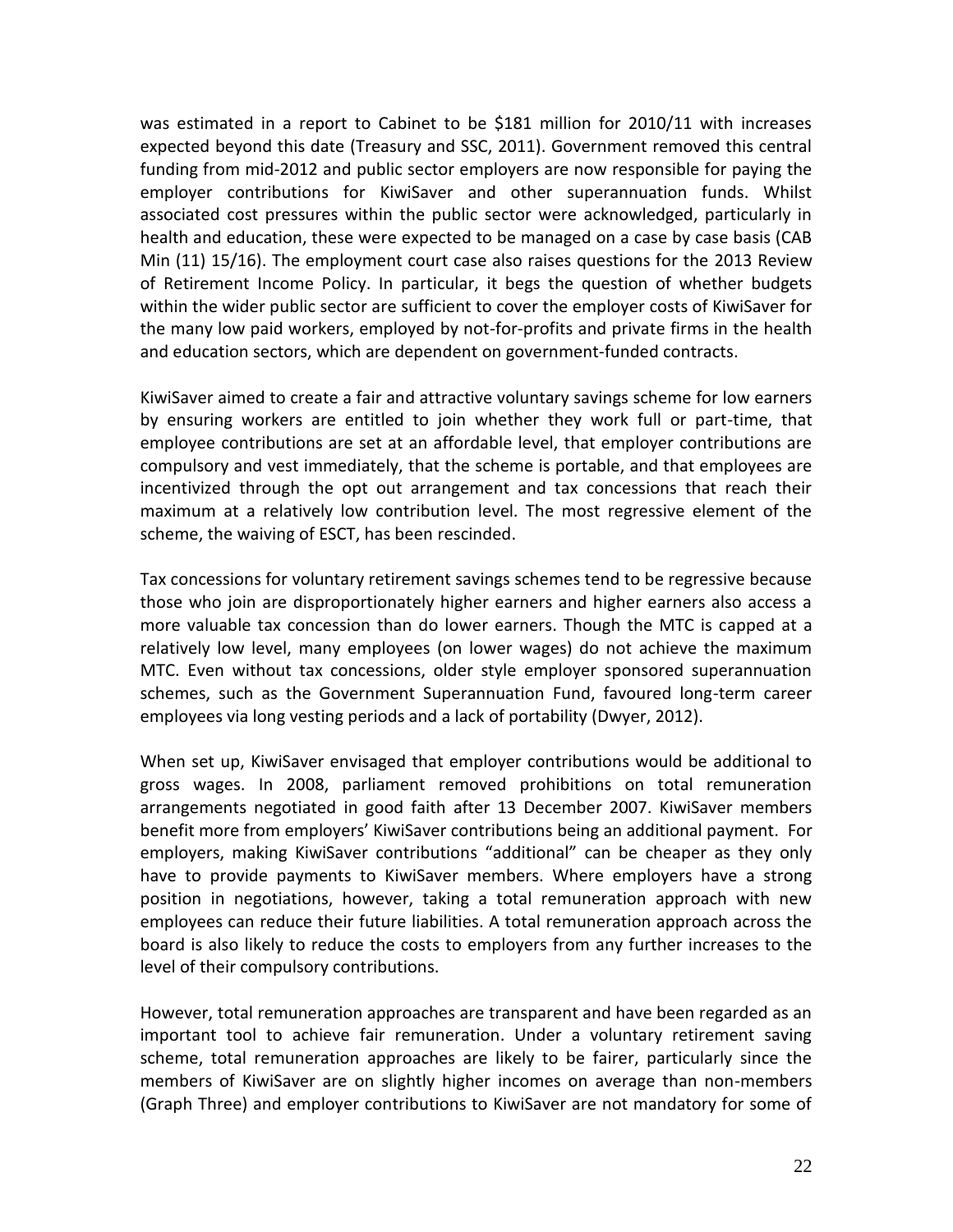the lowest paid employees (e.g. workers under 18 and some casual workers). A simple increase in minimum employer contributions to KiwiSaver members from 2% to 3% of gross pay will widen the remuneration gap between KiwiSaver members and nonmembers.

The current KiwiSaver design, where it is both voluntary to join (but where there are specific employer contributions) and where there is the option for those contributions to be part of total remuneration, appears to be an unsatisfactory hybrid that is at best opaque, and at worst potentially more inequitable than a total remuneration approach.

A total remuneration approach, however, is likely to reduce the attractiveness of KiwiSaver to all members due to the direct trade-off between wages and the employer contribution. It is also likely to increase the attractiveness of contribution holidays. Making KiwiSaver compulsory would effectively mean a total remuneration approach across the board.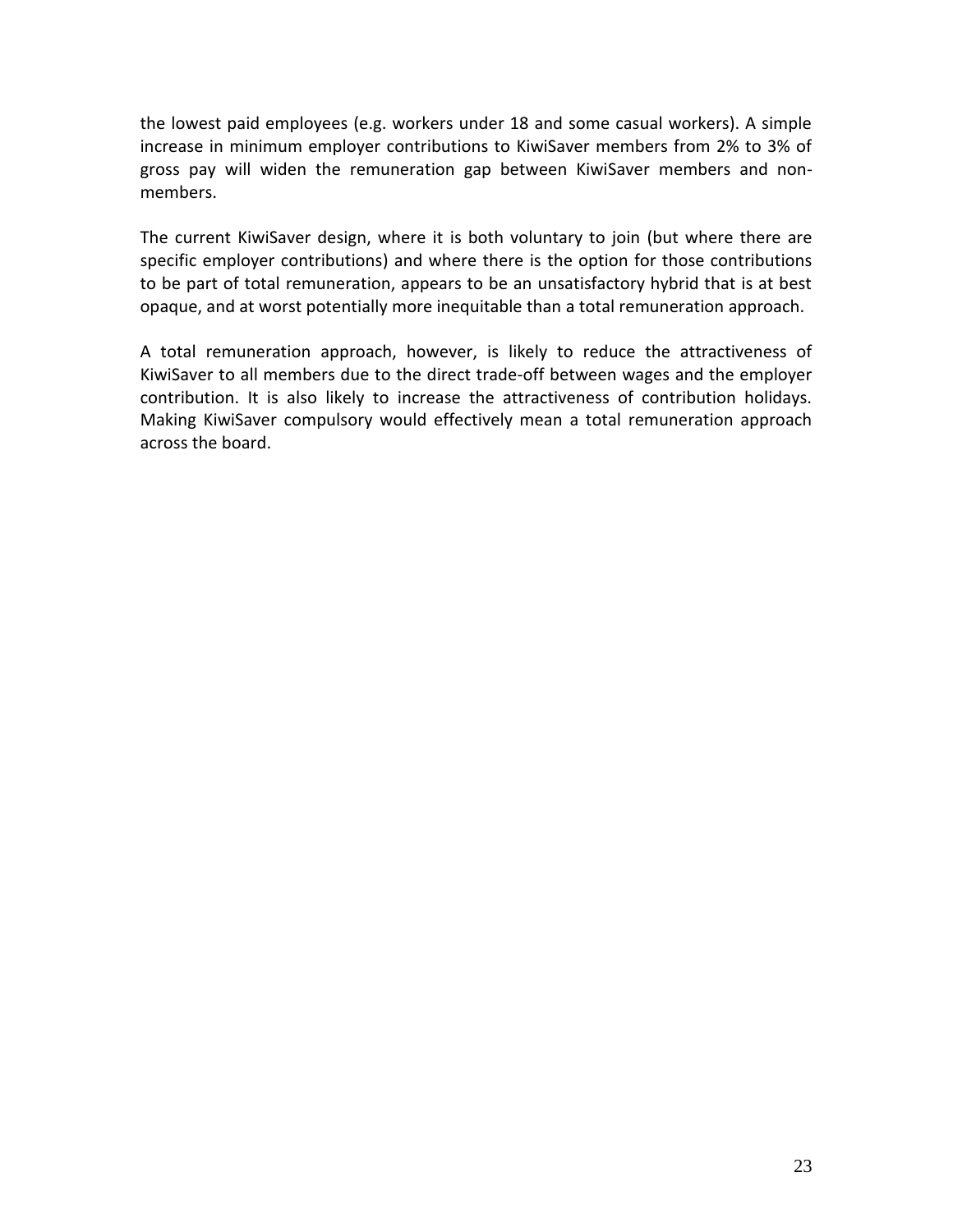#### <span id="page-23-0"></span>**SECTION FIVE: INVESTMENTS IN KIWISAVER SCHEMES**

#### <span id="page-23-1"></span>**The relative significance of KiwiSaver in the managed funds sector**

In September 2012, KiwiSaver made up \$14,096 million of the \$35,163 million assets under fund management held in superannuation schemes and 18% of the \$78,692 million total funds under management (Reserve Bank, 2013).

Graph Seven provides an overview of trends of the value of funds under management based on data for the March and September quarters between 2004 and 2012. Whilst funds under management declined in value between 2007 and 2009, presumably as a consequence of the economic slowdown, they have subsequently recovered and increased in value. Life insurance continues to decline in value. Other managed funds (including unit trusts and group investment funds) fell in value between 2007-2009 and have held, rather than increased value since that time. KiwiSaver funds have steadily increased in value since its introduction in 2007 which is consistent with the growth in members. The value of other superannuation funds has begun to grow, following a downward trend in 2007-2009. This uplift is only slight and may be largely investment returns-driven but might also reflect a slight increase in the attractiveness of non-KiwiSaver work-based schemes (which offer the benefits of earlier access to funds) as a complement to KiwiSaver, given the reduced KiwiSaver savings incentives.



**Graph Seven: changes in funds under management by category RBNZ**

**Source: RBNZ, 2013**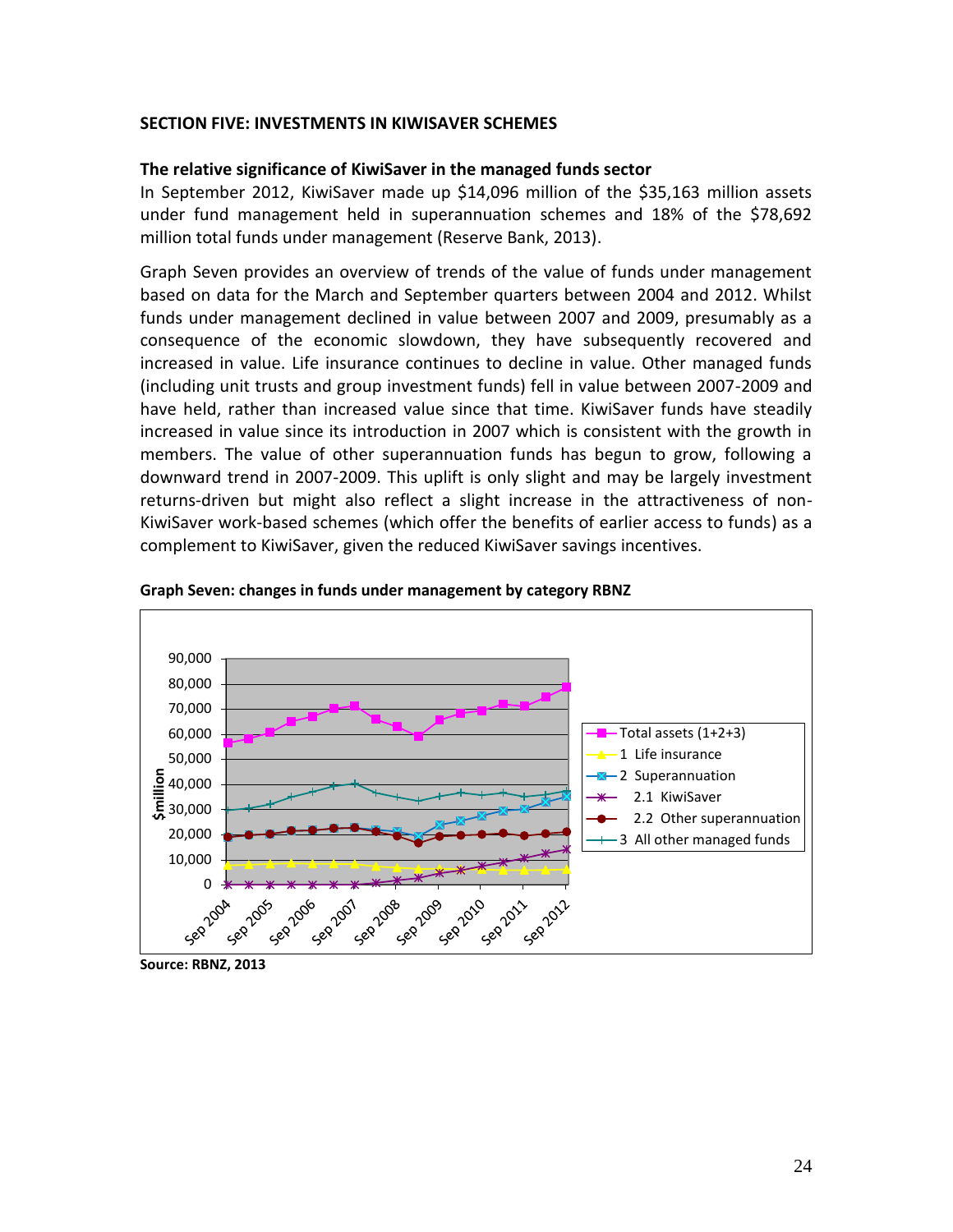#### <span id="page-24-0"></span>**To what extent has KiwiSaver led to more personal savings and asset accumulation?**

The purpose of KiwiSaver is "to encourage a long-term savings habit and asset accumulation by individuals who are not in a position to enjoy standards of living in retirement similar to those in pre-retirement" An initial exploration of the impact of KiwiSaver on retirement saving, based on a nationally representative survey in early 2010 (Colmar Brunton, 2010a), found KiwiSaver members reported that, on average, they would have saved 64% of the money they were contributing to KiwiSaver. It also found that KiwiSaver had reached about a third of its target population and that 80% of KiwiSaver members did not expect to have an income shortfall in retirement. The report noted that these findings were after only three years of KiwiSaver. Further analysis of the effects of KiwiSaver on wealth accumulation, the composition of assets and liabilities, wealth in retirement, retirement income adequacy and target effectiveness will be a focus of the SoFIE analysis in the KiwiSaver evaluation (Law et al, 2011).

#### <span id="page-24-1"></span>**Balances in KiwiSaver funds**

At 31 March 2012, the average balance across all KiwiSaver accounts was \$6,668.00 and the average balance in a default fund was marginally lower at \$6,530 (derived from FMA data). No data source shows the distribution of balances across members by age, gender and other factors (e.g. whether contributing or not, whether accessing employer contributions or not). An analysis of data from three KiwiSaver providers (which is not necessarily representative of the overall picture) shows a pattern of higher balances by age, and higher male than female balances for those over 19 with the gap between males and females widening with age between age 20-50 (Infometrics, 2012).

#### <span id="page-24-2"></span>**The earnings of KiwiSaver schemes**

Table Four replicates Morningstar's (an international investment data company) summary of annual average returns to different types of KiwiSaver investment funds, over one year to 31 March 2012, and over the previous three and five years, which reflect the impact of the economic slowdown. A few schemes do not provide data to Morningstar. The averages disguise variation in returns across schemes.

| <b>Fund type</b> | Assets \$M | 1 year | 3 years | 5 years |
|------------------|------------|--------|---------|---------|
| Default options  | 4,211.6    | 7.5%   | 5.7%    | 4.9%    |
| Conservative     | 4,975.9    | 7.8%   | 5.8%    | 5.0%    |
| Moderate         | 1,830.0    | 9.6%   | 6.7%    | 4.4%    |
| Balanced         | 2,223.8    | 11.6%  | 6.2%    | 2.6%    |
| Growth           | 2,028.5    | 13.1%  | 6.4%    | 1.2%    |
| Aggressive       | 851.9      | 12.6%  | 4.7%    | 0.0%    |

#### **Table Four: KiwiSaver Peer Group Averages: Total returns % per annum Years to 31 March 2012**

Source: Morningstar, 2012

For individuals, net earnings will be affected not just by the fund selected but by contribution levels, breaks in contributions, fees and access to employer contributions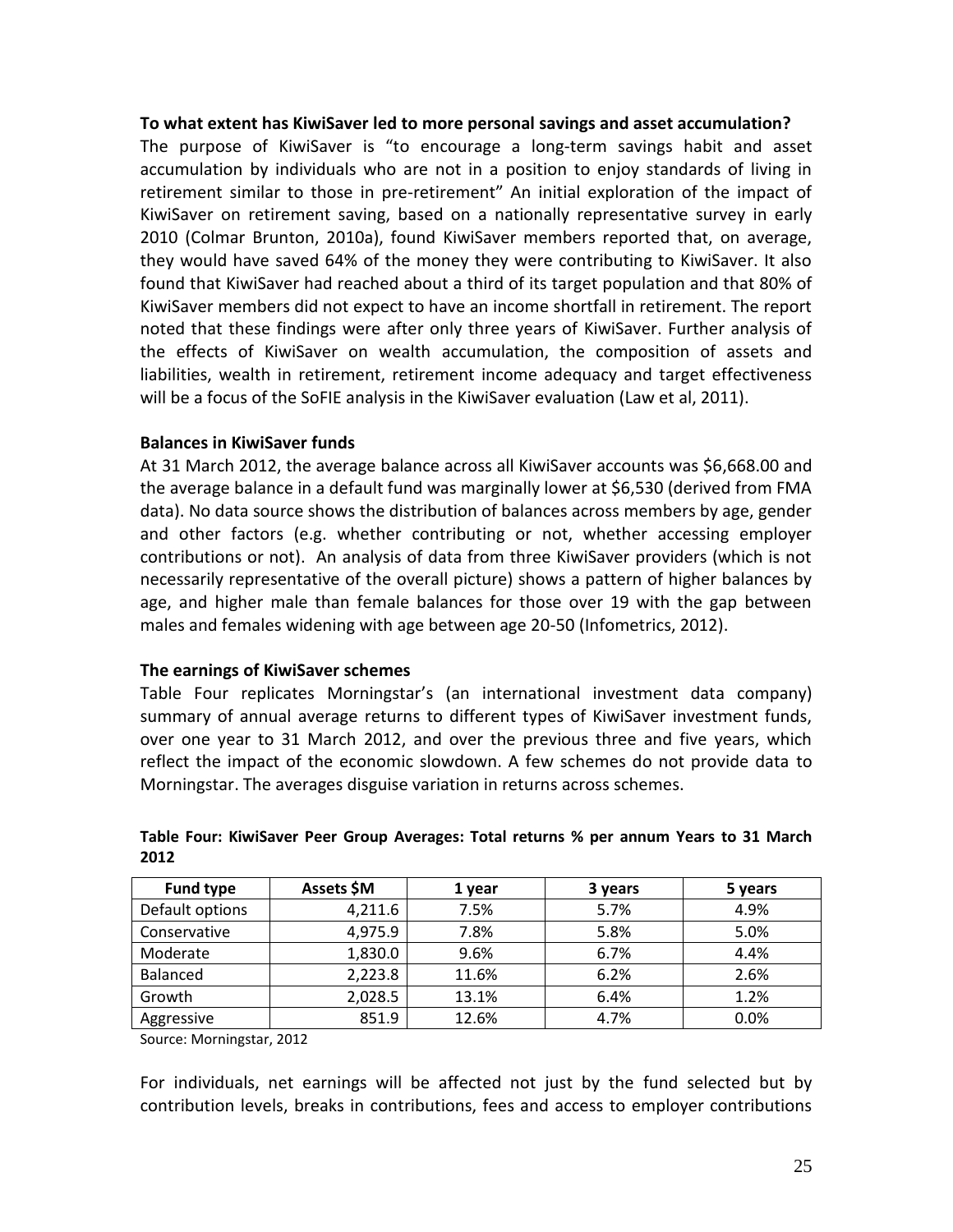and the MTC. As is the case with balances, there is no information currently about the distribution of earnings for individual groups of KiwiSaver members.

There may be elements of the current KiwiSaver design and management that are barriers to the best returns to KiwiSaver accounts. Issues include the Reserve Bank's different treatment of cash in bank accounts and KiwiSaver accounts, and whether there is too much flexibility for members to move from scheme to scheme.

#### <span id="page-25-0"></span>**Regulation and oversight of KiwiSaver schemes**

The New Zealand KiwiSaver scheme is based on a competitive market of KiwiSaver providers, including default providers for those who are automatically enrolled and have not actively selected a provider, as well as the option to switch providers at any time. There is no government guarantee that KiwiSaver accounts will retain their value, let alone grow. The discipline on KiwiSaver providers comes from: the government's Financial Markets Authority (FMA) which is responsible for the administration, compliance monitoring and enforcement of the KiwiSaver Act; self-management and disclosure by KiwiSaver providers, and market pressure from KiwiSaver clients. The Reserve Bank's capital market regulations also impact.

#### <span id="page-25-1"></span>*FMA role*

Via the Financial Markets Authority Act 2011, the FMA has a broader mandate to promote and facilitate the development of fair, efficient, and transparent financial markets, strengthen the public's confidence in New Zealand financial markets, promote innovation and grow New Zealand's capital base. The FMA requires annual statistical information from all KiwiSaver schemes. It engages with individual KiwiSaver scheme managers and advisers around trust deed issues. This includes, for example, ensuring that schemes comply with obligations such as fees to be "not unreasonable" through providing guidance notes and requiring schemes to advise FMA of increases in fees. The FMA determines which employers have exempt status, and determines the funds that have Complying Superannuation Fund status. The FMA manages the Default Monitoring Panel, which supervises the six default KiwiSaver schemes which have a specified fee regime and investment strategy.

#### <span id="page-25-2"></span>*KiwiSaver Periodic Reporting Regulations*

The KiwiSaver Periodic Reporting Regulations, which are due to come into force on 1 April 2013 and will first apply with respect to the 12 months ended 30 June 2013, will require fund managers to report their performance and returns, fees and costs, assets and portfolio holdings, liquidity and liabilities, and key personnel, along with any conflicts of interest, in a standardised format on their websites. The aim is to enable KiwiSaver members to make direct comparisons across funds. Currently, the main provider of regular statistics on most KiwiSaver providers – including the value of their funds under management, returns for each of their schemes, expense ratio, fees and market share is Morningstar. CFLRI has data on fees within one of its calculators on the *Sorted* website [https://www.sorted.org.nz/calculators/KiwiSaver-fees](https://www.sorted.org.nz/calculators/kiwisaver-fees)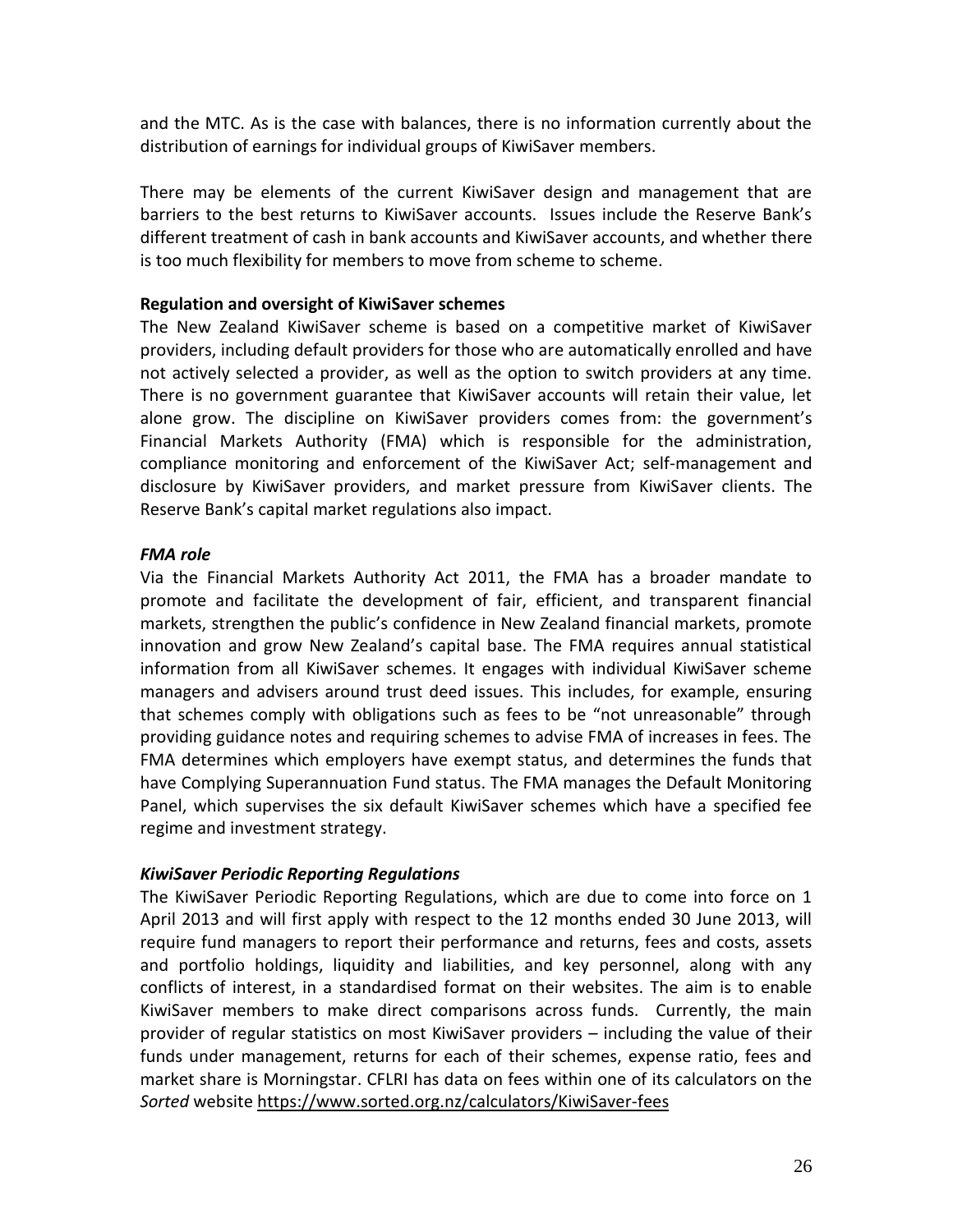#### <span id="page-26-0"></span>**Default providers and the rules governing default funds**

#### <span id="page-26-1"></span>*Default fund members*

At 31 March 2012 there were 1.9 million KiwiSaver members of whom 447,274 members (24%) were in one of the default funds. In addition, 93% of the 178,000 members in their employer-chosen scheme are in the default option of that scheme.

Excluding those aged 17 and under, 42% of default members are non-contributing compared with 31% of active-choice members (MBIE, 2012). The default options are more conservative than other KiwiSaver conservative portfolios and hold around 80% of their assets in fixed interest or cash. Assets of the default funds were worth 23% of the value of all KiwiSaver assets under management at 31 March 2012 (FMA, 2012: Appendix one) thus are, on average, of a similar value to other KiwiSaver funds. As shown in Graph Eight, 18-35 year olds are more likely to be in the default funds than other age groups.

#### **Graph Eight: distribution of default fund members by age (MBIE, 2012 from FMA, 2012)**



Age profile of default fund members and non-default fund members, as at 31 March 2012

## <span id="page-26-2"></span>*Default provisions after 2014*

The default provider arrangements for KiwiSaver are under review. Key issues under consideration are the objectives of the default schemes and whether these should change, the best design to achieve the desired objectives and the most appropriate institutional arrangements and transition.

New Zealand is not alone in considering what might be the most appropriate default fund arrangements for automatic enrolment or compulsory savings schemes. In particular, several countries have in place, or are considering, default arrangements that mandate a life-cycle or "age appropriate" investment for the savings of default fund members with a view to gaining better investment returns for individuals and to better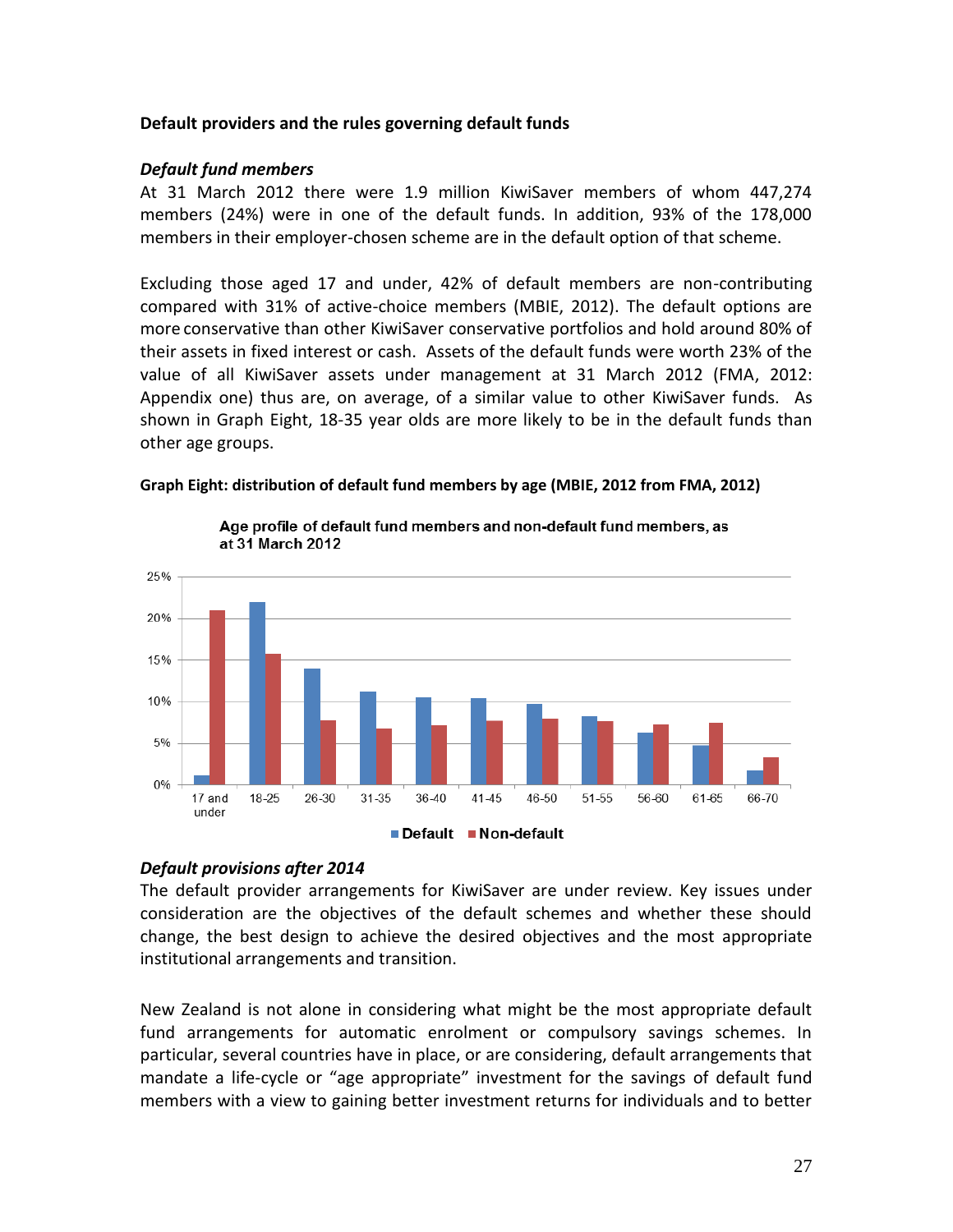suit long-run investment needs. This approach has been recommended by governmentinitiated reviews in New Zealand, including the Capital Markets Development Taskforce, and the Savings Working Group. Where governments decide for people, however, the risk that government has to step in, in the case of poor performance increases. Another option is to increase financial education and to encourage the use of professional advice. A discussion document on default provider arrangements was released in late 2012 (MBIE, 2012). No date has been set for advice and decisions on a post-2014 default regime.

## <span id="page-27-0"></span>**Annuities**

Annuities are regular payments of a fixed amount or adjusted on an agreed basis (e.g. inflation). For older people, they commonly include insurance against the risk of longevity and are paid until death, but they can be paid for a fixed term only and have a lump sum component if death occurs prior to the end of the term.

There are almost no annuity products in New Zealand, and there have been many calls for government to facilitate the development of the annuities market (e.g. St John, 2009; Capital Market Development Taskforce, 2009; Savings Working Group 2011). The absence of annuities in the market will become more pressing as KiwiSaver balances grow. Some consideration of this situation is underway (MBIE, 2010). Without any compulsion to purchase annuities, there is little prospect for saving on New Zealand Superannuation or other health and welfare expenditures that benefit the retired population.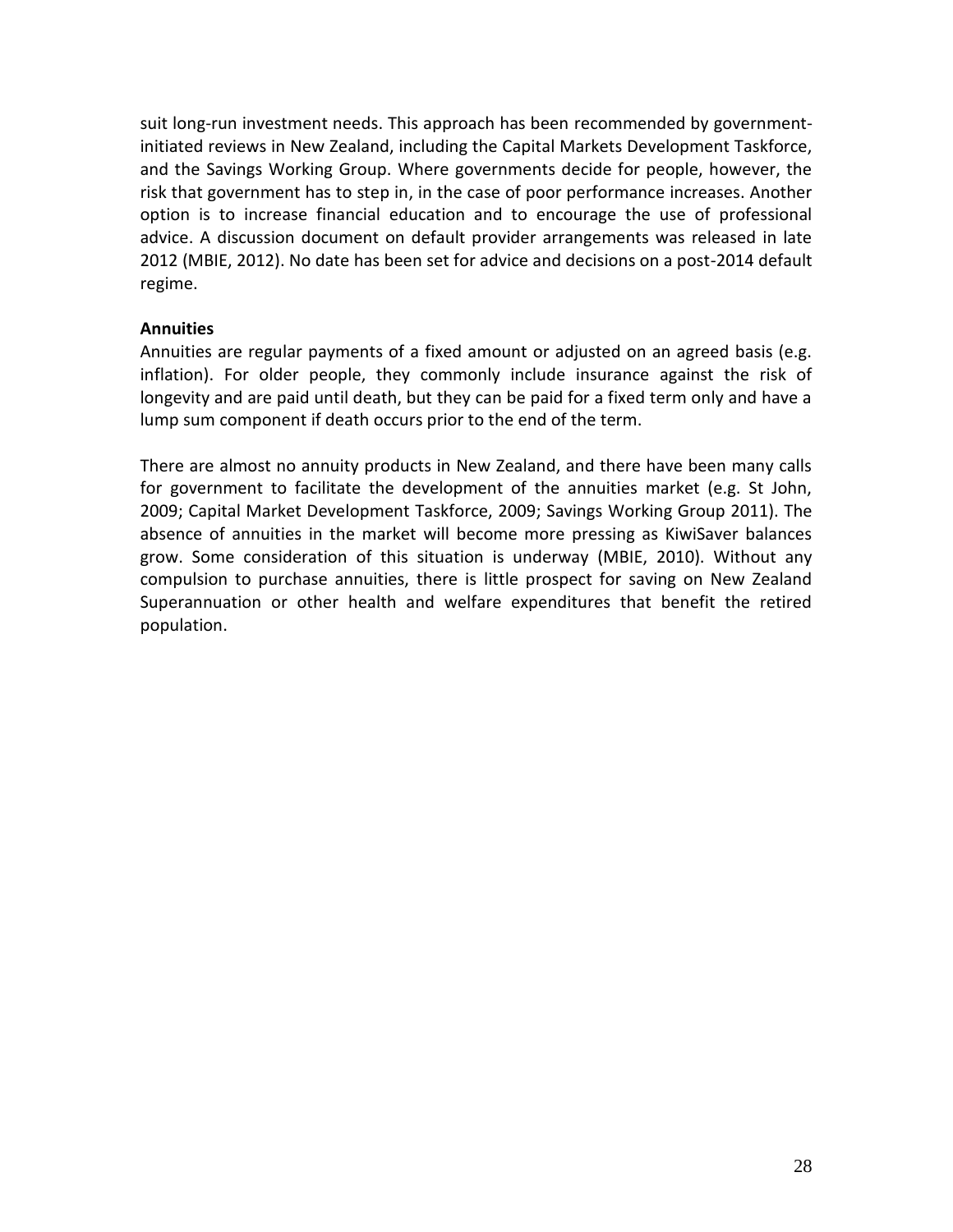#### <span id="page-28-0"></span>**SECTION SIX: THE PLACE OF KIWISAVER IN THE RETIREMENT INCOME FRAMEWORK**

*"It is timely to ask: a success for whom? Is KiwiSaver a numbers game? Has it had the effect on the economy that was originally desired? What are the macro implications as opposed to the micro effects of subsidising some citizens to have more resources in retirement? Will they in fact have more, or will members simply reduce other savings to compensate? In the long term, what are the implications for New Zealand's overall pensions framework, and in particular the very successful universal state pension?"* St John et al, 2011

KiwiSaver has grown quickly to become a large programme with over 2 million members who hold \$14 billion in assets. It has been lauded for its popularity and growth. However, its cost to taxpayers, and lack of planned integration with retirement income policy, have been questioned. It has also been subject to considerable policy change, particularly in relation to the contributions of employees, employers, and Government, as well as the rules around disclosure.

The KiwiSaver evaluation has rightly focused on KiwiSaver's performance in relation to its own purpose. The report of the Savings Working Group (2011), current analysis of default schemes (MBIE, 2012) and some Treasury analysis have considered the broader policy issues (e.g. Law et al, 2011). Beyond government, there has also been some attention to broader macroeconomic and equity issues (e.g. Gibson et al (2009), Crossan (2010), Hurnard (2011), St John et al (2011) and Infometrics (2012)).

Overall, however, policy is underdeveloped in relation to: the broader market of workbased superannuation schemes that comply with or complement KiwiSaver; KiwiSaver's fit in the Retirement Income Framework, and its relationship with other programmes.

Many issues beyond the retirement income framework need more attention. These include: the impacts of KiwiSaver on wages and remuneration patterns; growth and productivity; fairness, and fiscal implications over the longer term.

Retirement savings is a long term game for governments and individuals. Over three quarters of all 24 year olds are now KiwiSaver members – and it is for this, and younger, cohorts that locked in savings can occur over a long enough period to generate a substantial sum on retirement. Under current policy settings, this would be available to individuals at age 65 as a lump sum, with no diminishment of other entitlements, nor any compulsion to turn all or part of the lump sum into an annuity, should there be acceptable annuity products.

Clarity about how KiwiSaver fits alongside other retirement income polices, and how this may change in the future, is essential if the many skilled and knowledgeable stakeholders with disparate views on KiwiSaver – employers, trade unions, associations of KiwiSaver providers and financial advisers, consumer groups and academics – are to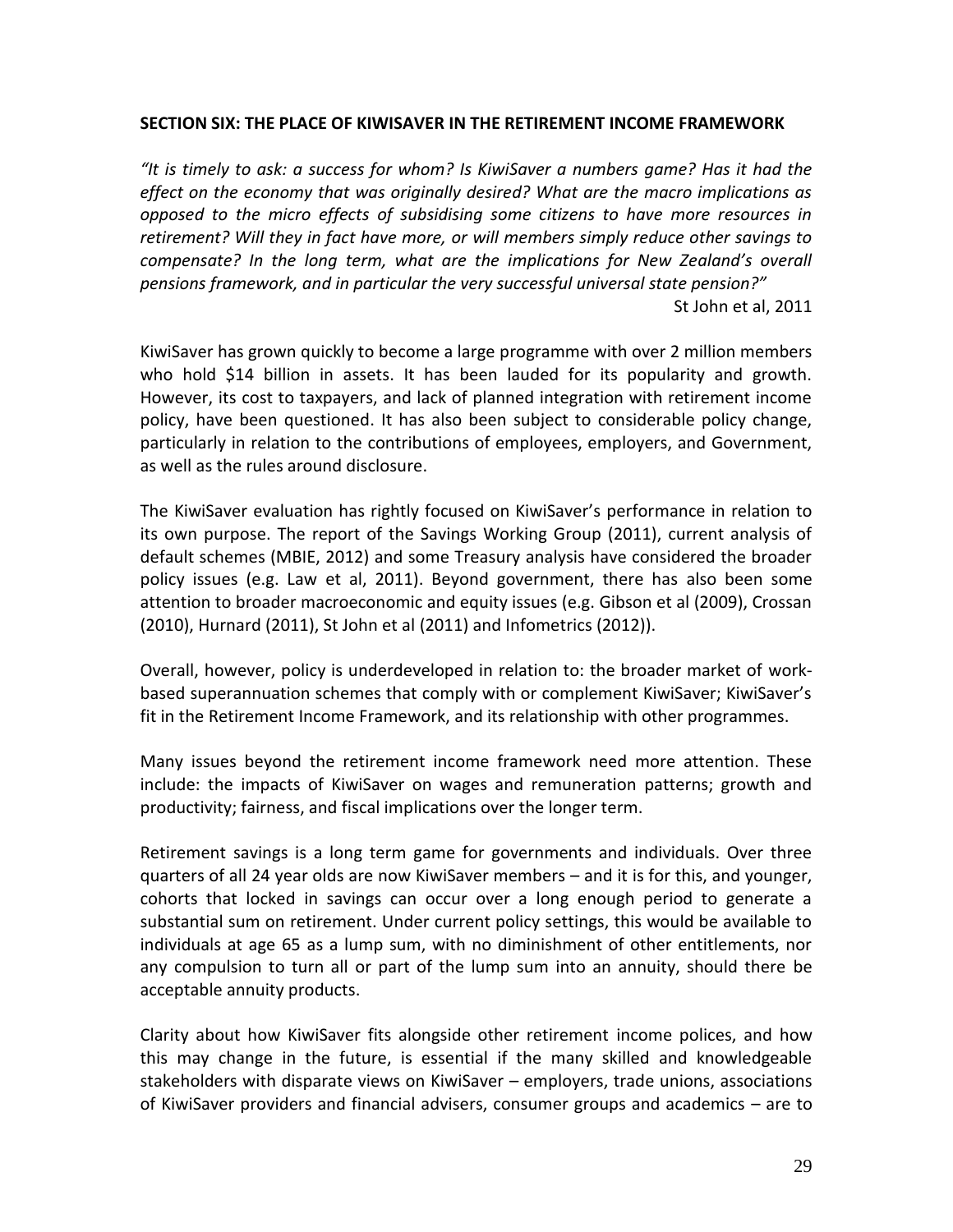work together to support the appropriate development of KiwiSaver going forward, and for any trade-offs to be identified and planned for.

There are many gaps in the data available from official statistics including those developed specifically for the KiwiSaver evaluation. Given the implications for government, and individuals making decisions about a growing resource that is locked in until retirement, it would be timely to take stock of the key policy questions, and information gaps and plan a comprehensive approach to statistics. Gaps in information and data are, of course, difficult to prioritise in the absence of a clear end game. The following areas are suggested for attention.

## <span id="page-29-0"></span>**Dissagregated data on savings and earnings**

Data on who is saving what within KiwiSaver is very limited. IRD indicate there is likely to be some use made of the New Zealand Government's Integrated Data Infrastructure, which builds from the Linked Employer Employee Dataset, to provide a clearer picture of the patterns of contributions by employees in relation to other factors such as earnings and industry, as recorded on the Employer Monthly Schedule (EMA). However, this will only provide data on KiwiSaver contributions for members who are employees.

In countries which have individual retirement accounts, such as the USA and Australia, the value of individual accounts tend to be tracked by gender, age and other factors, such as employment status (e.g. AMP NATSEM, 2009). This type of data could be obtained through sampling the tax records of individuals as all KiwiSaver schemes must file a return for individual members. IRD note that access to this data is governed by the Tax Administration Act. However, in its absence, the only option is to build a picture of the value of accounts by gathering data from each provider. In addition, there appears to be very little information on the Complying Superannuation Funds which are treated like KiwiSaver schemes.

## <span id="page-29-1"></span>**KiwiSaver, wages and remuneration**

Tracking the extent to which employment agreements (both collective and individual) in both the private and the public sector involve total remuneration approaches, and who is impacted (KiwiSaver members, non-members, employers) and how, is suggested.

## <span id="page-29-2"></span>**Data on KiwiSaver**

Responsibility for maintaining and developing data on KiwiSaver is spread across government agencies and industry bodies. In addition to official government data on KiwiSaver (produced mainly by IRD, FMA and the Reserve Bank), the CFLRI has responsibilities including a periodic review of Government's retirement income policies. A number of industry bodies report, advocate and develop data on KiwiSaver and associated retirement income provision. Whilst private data such as the Morningstar surveys is regular, there is no guarantee that this will continue into the future, and there is no way to relate this information about the industry to data on individual members or groups of members.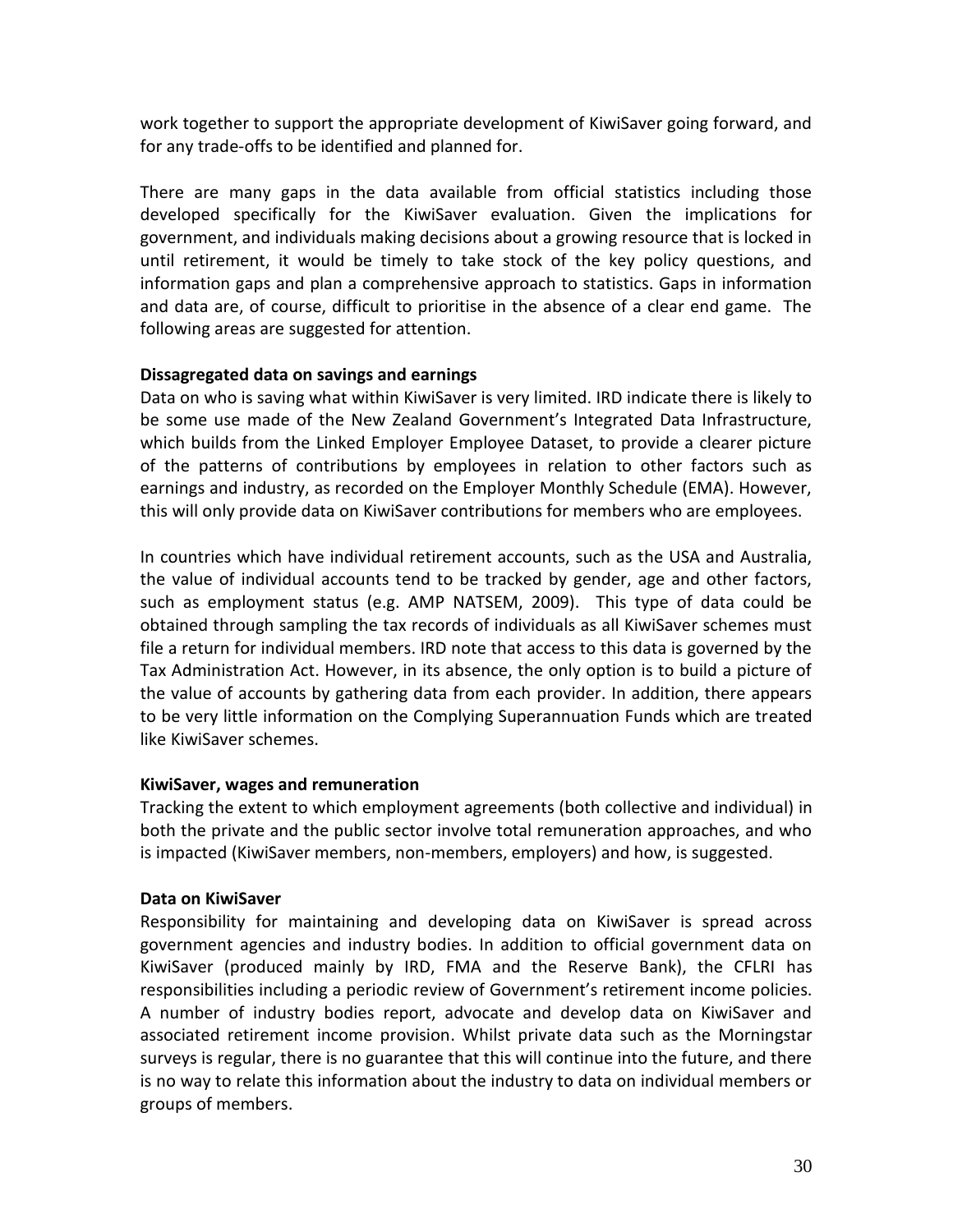Transparency would be better supported by an independent and timely distillation of the disclosed information by the FMA, including the analysis of membership data within schemes.

An issue for consideration is whether the new disclosure laws are sufficient to enable the public to make an educated choice about their KiwiSaver scheme, or whether there is a need for a more direct education and information programme.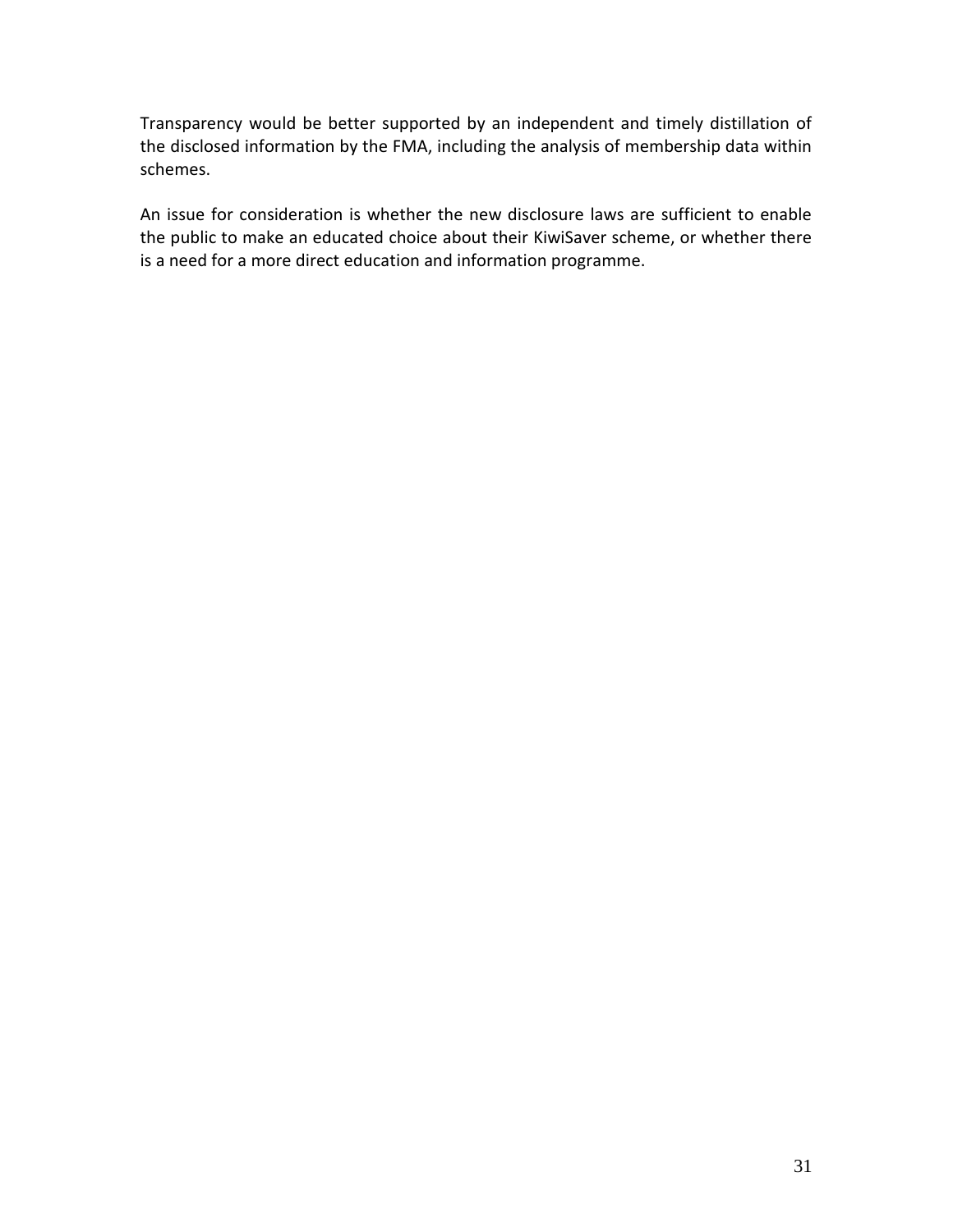#### <span id="page-31-0"></span>**BIBLIOGRAPHY**

- AMP NATSEM (2009) *She works hard for the money: Australian women and the gender divide* AMP NATSEM Income and Wealth Report, NATSEM University of Canberra, April<http://apo.org.au/node/3880>
- Colmar Brunton (2010a) *KiwiSaver Evaluation Survey of Individuals Final Report* [http://www.ird.govt.nz/resources/0/3/03e46600437177c5a25eb24e9c145ab7/k](http://www.ird.govt.nz/resources/0/3/03e46600437177c5a25eb24e9c145ab7/ks-evaluation-individuals.pdf) [s-evaluation-individuals.pdf](http://www.ird.govt.nz/resources/0/3/03e46600437177c5a25eb24e9c145ab7/ks-evaluation-individuals.pdf)
- Colmar Brunton (2010b) *KiwiSaver Evaluation: Follow-Up Survey of SME Employers Final Report,* September [http://www.ird.govt.nz/resources/c/a/ca698b0044e18322a38ea793e2576389/k](http://www.ird.govt.nz/resources/c/a/ca698b0044e18322a38ea793e2576389/ks-eval-follow-up-survey-sme-employers.pdf) [s-eval-follow-up-survey-sme-employers.pdf](http://www.ird.govt.nz/resources/c/a/ca698b0044e18322a38ea793e2576389/ks-eval-follow-up-survey-sme-employers.pdf)
- Dwyer, Máire (2012) *To what extent do individual superannuation schemes in New Zealand address needs for retirement income in a gender-neutral manner*? A report to the Commission for Financial Literacy and Retirement Income [http://www.cflri.org.nz/sites/default/files/docs/RI-Gender-Neutrality-](http://www.cflri.org.nz/sites/default/files/docs/RI-Gender-Neutrality-Superannuation-2012.pdf)[Superannuation-2012.pdf](http://www.cflri.org.nz/sites/default/files/docs/RI-Gender-Neutrality-Superannuation-2012.pdf)

Employment Court of New Zealand (2012) *Faitala & Goff vs Terranova Homes & Care Ltd* NZ EmpC 199 WRC 22/12*,* November 27 [http://www.justice.govt.nz/courts/employment-court/documents/2012](http://www.justice.govt.nz/courts/employment-court/documents/2012-judgments/2012-%20NZEmpC%20199%20Faitala%20and%20Goff%20v%20Terranova%20Homes%20-%20Care%20Limited.pdf/view) [judgments/2012-](http://www.justice.govt.nz/courts/employment-court/documents/2012-judgments/2012-%20NZEmpC%20199%20Faitala%20and%20Goff%20v%20Terranova%20Homes%20-%20Care%20Limited.pdf/view) [%20NZEmpC%20199%20Faitala%20and%20Goff%20v%20Terranova%20Homes%](http://www.justice.govt.nz/courts/employment-court/documents/2012-judgments/2012-%20NZEmpC%20199%20Faitala%20and%20Goff%20v%20Terranova%20Homes%20-%20Care%20Limited.pdf/view) [20-%20Care%20Limited.pdf/view](http://www.justice.govt.nz/courts/employment-court/documents/2012-judgments/2012-%20NZEmpC%20199%20Faitala%20and%20Goff%20v%20Terranova%20Homes%20-%20Care%20Limited.pdf/view)

- Financial Markets Authority (FMA) (2012) *KiwiSaver Report for Year ended 30 June 2012* [http://www.fma.govt.nz/keep-updated/reports-and-papers/KiwiSaver-report](http://www.fma.govt.nz/keep-updated/reports-and-papers/kiwisaver-report-for-the-year-ended-30-june-2012/)[for-the-year-ended-30-june-2012/](http://www.fma.govt.nz/keep-updated/reports-and-papers/kiwisaver-report-for-the-year-ended-30-june-2012/)
- Gibson John, Chris Hector and Trinh Le (2009) "The Distributional Impact of KiwiSaver Incentives" *Social Policy Journal* Issue 36 August [http://www.msd.govt.nz/about](http://www.msd.govt.nz/about-msd-and-our-work/publications-resources/journals-and-magazines/social-policy-journal/spj36/36-the-distributional-impact-of-kiwisaver-incentives.html)[msd-and-our-work/publications-resources/journals-and-magazines/social-policy](http://www.msd.govt.nz/about-msd-and-our-work/publications-resources/journals-and-magazines/social-policy-journal/spj36/36-the-distributional-impact-of-kiwisaver-incentives.html)[journal/spj36/36-the-distributional-impact-of-KiwiSaver-incentives.html](http://www.msd.govt.nz/about-msd-and-our-work/publications-resources/journals-and-magazines/social-policy-journal/spj36/36-the-distributional-impact-of-kiwisaver-incentives.html)
- Hurnard Roger (2011) *Mixed messages: the future direction of New Zealand's retirement income policies* Paper presented at the 19th Colloquium of Superannuation Researchers, University of New South Wales, Sydney, 14-15th July 2011 <http://www.cflri.org.nz/sites/default/files/docs/RI-Mixed-Messages-2011.pdf>
- Industrial Relations Centre (2013) *Superannuation and KiwiSaver clauses in collective employment agreements (CEAs) in New Zealand June 2011-May 2012*, January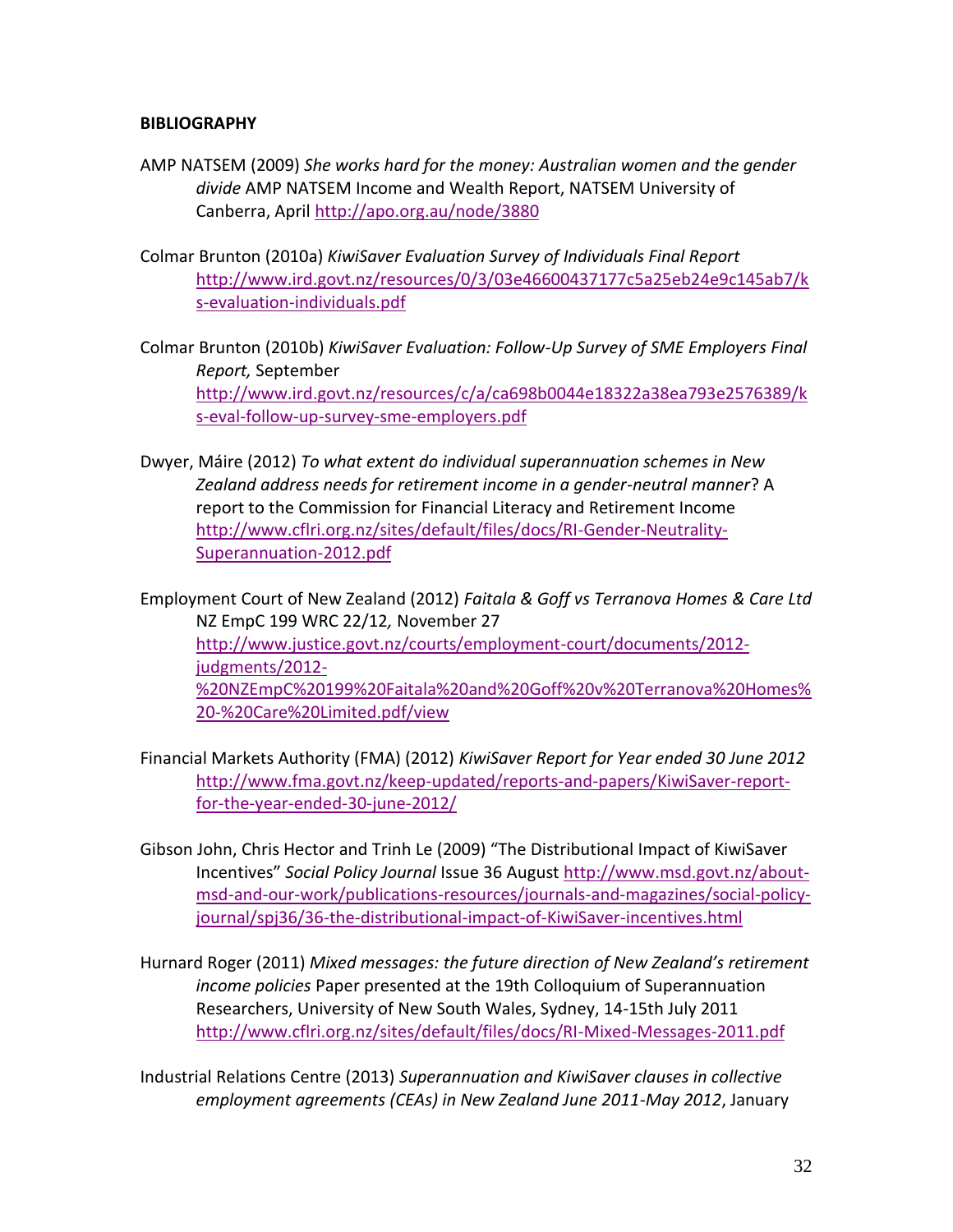Infometrics (2012) *The Potential Impact of KiwiSaver on the New Zealand Capital Market: A report prepared for the Financial Services Council (FSC), December* <http://fsc.org.nz/site/fsc/Infometrics%20Report%20to%20FSC.pdf>

- Inland Revenue Department (IRD) (2012a) *KiwiSaver Evaluation: Opting-out and taking contributions holidays* May [http://www.ird.govt.nz/aboutir/reports/research/report-ks/research-ks-opting](http://www.ird.govt.nz/aboutir/reports/research/report-ks/research-ks-opting-out-holiday-contributions.html)[out-holiday-contributions.html](http://www.ird.govt.nz/aboutir/reports/research/report-ks/research-ks-opting-out-holiday-contributions.html)
- IRD (2012b*) KiwiSaver Evaluation Annual Report July 2011 to June 2012* September <http://www.ird.govt.nz/aboutir/reports/research/report-ks/>
- IRD (2013) KiwiSaver Statistics as at 31 December 2012 <http://www.kiwisaver.govt.nz/statistics/ks-stats-12-12-31.html>
- Law, David, Lisa Meehan and Grant M. Scobie (2011) *KiwiSaver: An initial evaluation of the impact on retirement savings* New Zealand Treasury Working Paper 11/04 December [http://www.treasury.govt.nz/publications/research](http://www.treasury.govt.nz/publications/research-policy/wp/2011/11-04)[policy/wp/2011/11-04](http://www.treasury.govt.nz/publications/research-policy/wp/2011/11-04)
- Ministry of Business Innovation and Employment (MBIE) (2010) Government Action Plan: Response to the Recommendations of the Capital Development Taskforce [http://www.med.govt.nz/business/economic-development/pdf-docs](http://www.med.govt.nz/business/economic-development/pdf-docs-library/cmd-action-plan-summary.pdf)[library/cmd-action-plan-summary.pdf](http://www.med.govt.nz/business/economic-development/pdf-docs-library/cmd-action-plan-summary.pdf)
- MBIE (2012) *Review of KiwiSaver Default Provider Arrangements: Discussion document* November [http://www.med.govt.nz/business/business-law/current-business](http://www.med.govt.nz/business/business-law/current-business-law-work/changes-to-kiwisaver/default-provider-arrangements/kiwisaver-default-provider-arrangements-consultation)[law-work/changes-to-KiwiSaver/default-provider-arrangements/KiwiSaver](http://www.med.govt.nz/business/business-law/current-business-law-work/changes-to-kiwisaver/default-provider-arrangements/kiwisaver-default-provider-arrangements-consultation)[default-provider-arrangements-consultation](http://www.med.govt.nz/business/business-law/current-business-law-work/changes-to-kiwisaver/default-provider-arrangements/kiwisaver-default-provider-arrangements-consultation)
- Morningstar (2012) *KiwSaver Performance Survey, September Quarter* October [http://www.morningstar.co.nz/s/documents/KiwiSaver\\_Survey\\_30-09-2012.pdf](http://www.morningstar.co.nz/s/documents/KiwiSaver_Survey_30-09-2012.pdf)
- New Zealand Cabinet (2011) Cabinet Minute CAB Min (11) 15/16 Budget 2011: Making KiwiSaver more cost effective <http://www.treasury.govt.nz/downloads/pdfs/b11-2056084.pdf>
- O'Connell, Alison (2009) KiwiSaver: A Model Scheme? *Social Policy Journal of New Zealand* Issue 36 August [https://www.msd.govt.nz/about-msd-and-our](https://www.msd.govt.nz/about-msd-and-our-work/publications-resources/journals-and-magazines/social-policy-journal/spj36/36-kiwisaver-a-model-scheme.html)[work/publications-resources/journals-and-magazines/social-policy](https://www.msd.govt.nz/about-msd-and-our-work/publications-resources/journals-and-magazines/social-policy-journal/spj36/36-kiwisaver-a-model-scheme.html)[journal/spj36/36-KiwiSaver-a-model-scheme.html](https://www.msd.govt.nz/about-msd-and-our-work/publications-resources/journals-and-magazines/social-policy-journal/spj36/36-kiwisaver-a-model-scheme.html)

Reserve Bank of New Zealand (2013) Managed Fund assets by product category <http://www.rbnz.govt.nz/statistics/monfin/c15/data.html>